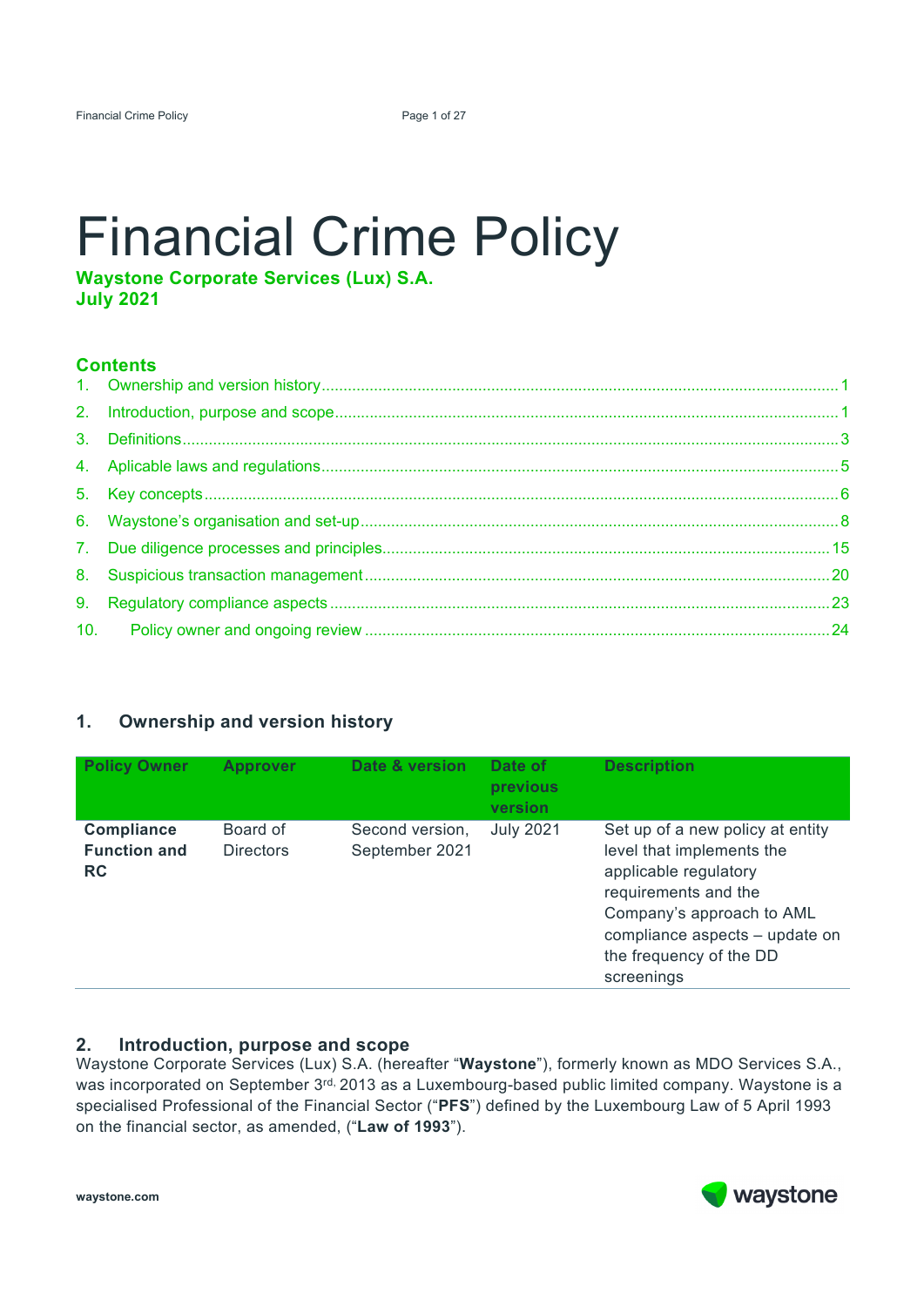Financial Crime Policy Page 2 of 27

Waystone is regulated by the Luxembourg supervisory authority, the *Commission de Surveillance du Secteur Financier* ("**CSSF**").

CSSF entrusted Waystone with the following PFS licences pursuant to the Law of 1993:

the "corporate domiciliation agent" licence<sup>1</sup>;

the "authorised family office" licence<sup>2</sup> although Waystone is not actively performing the activity; and the "professional providing company incorporation and management services" licence<sup>3</sup>.

Waystone is committed to the highest standards of Anti-Money Laundering ("**AML**"), Know Your Client ("**KYC**"), Counter Terrorism Financing ("**CTF**"), and any other criminal offences in the context of its activities.

This financial crime policy (the "**Policy**") has been accordingly adopted with the purpose of preventing the exposure of Waystone and its clients to financial crime risks (i.e. money laundering as well as terrorism financing). The Policy shall be binding for all employees and persons acting in the name or on behalf of Waystone.

It shall also be noted that Waystone joined in the course of 2020 the Waystone Group (the "**Group**") and shall consequently take into consideration the Group's approach to financial crime prevention.

The purpose of the Policy is to establish a clear and appropriate framework relating to the AML, KYC and CTF obligations Waystone is subject to and must comply with, as defined in the applicable laws, regulations circulars and guidelines with respect to the fight against money laundering and terrorism financing (and beyond, the fight against financial crime), in order for Waystone to aim at identifying, managing and reducing the risks relating to money laundering and terrorism financing to which it may be exposed and further, reduce its potential exposure to financial crime.

Such obligations shall also cover to the relevant extent the prevention of modern slavery, protection of human rights and fight against proliferation financing, to which Waystone pays attention in its day-to-day activities and in particular in its selection process on clients, delegates and outsourced service providers.

In accordance with the general principles adopted by the Financial Action Task Force ("**FATF**"), and as further implemented in Luxembourg, Waystone must apply a risk-based approach ("**RBA**") to ensure that measures to identify, prevent manage and mitigate money laundering and terrorism financing risks are commensurate with the threats identified.

This Policy is owned by the compliance function of Waystone, and primarily by the *Responsable du Contrôle du respect des obligations* ("**RC**"), being as of the date of this Policy Mrs. Giulia Traverso, Compliance Officer. It applies to all employees of Waystone, irrespective of their role and responsibility as well as, to the extent necessary and on basis of the proportionality principle, to all service providers acting for or on behalf of Waystone.

**waystone.com** 

-



<sup>1</sup> Law of 1993, Art. 28-6.

<sup>2</sup> Law of 1993, Art. 28-8.

<sup>3</sup> Law of 1993, Art. 28-10.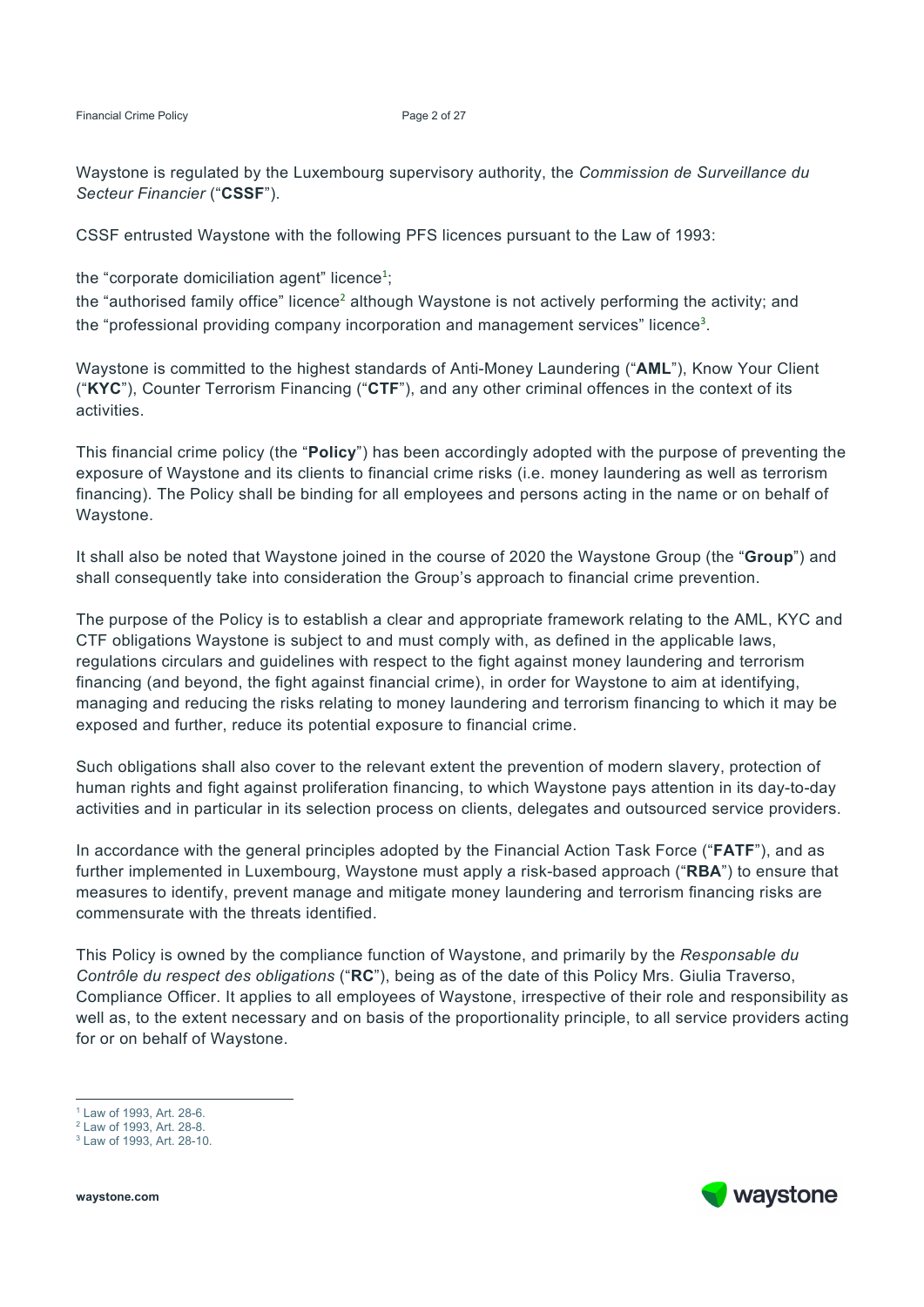Financial Crime Policy **Page 3 of 27** 

This is the first approved version of the Policy adopted by Waystone (as it has been so far relying on the relevant policies and procedures of its sister company Waystone Management Company (Lux) S.A.) and it shall be reviewed at least on an annual basis. The RC is responsible for updating the Policy as and when required. All changes have to be validated by the authorised management of Waystone prior to being submitted to the board of directors of Waystone (the "**Board**") for approval.

For the avoidance of doubt, part of the AML screening processes applied to clients of Waystone is performed by other entities of the Waystone Group through intra-group outsourcing, however Waystone remains ultimately in charge of the review of the screening results and risk categorisation of its clients as part of its core financial crime prevention obligations.

| <b>Term</b>                                  | <b>Definition</b>                                                                                                                                                                                                                                                                                                                                                                                                                        |
|----------------------------------------------|------------------------------------------------------------------------------------------------------------------------------------------------------------------------------------------------------------------------------------------------------------------------------------------------------------------------------------------------------------------------------------------------------------------------------------------|
| <b>Authorised Management</b>                 | Conducting Officers of Waystone as well as any other persons<br>responsible for certain business lines                                                                                                                                                                                                                                                                                                                                   |
| <b>Beneficial Owner</b>                      | Any natural person who ultimately owns or controls the customer<br>and/or any natural person on whose behalf a transaction or activity<br>is being conducted, as per definition provided pursuant to article 1<br>(7) of the Law of 2004                                                                                                                                                                                                 |
| <b>Business Relationship</b>                 | A business, professional or commercial relationship which is<br>connected with the professional activities of the institutions and<br>persons covered by the Law of 2004 and which is expected, at the<br>time when the contact is established, to have an element of<br>duration. The term is primarily used in this Policy to designate<br>persons with whom Waystone enters or plan to enter into a<br>relationship (i.e. Initiators) |
| <b>CDD</b>                                   | <b>Customer Due Diligence</b>                                                                                                                                                                                                                                                                                                                                                                                                            |
| Customer (s)/<br>Counterparty(ies)/Initiator | The natural or legal person(s) with whom Waystone enters into a<br>Business Relationship (the "Initiator" being the person or entity<br>initially approaching Waystone to establish a Business<br>Relationship). References to the term "client" in this Policy shall be<br>understood as similar to this defined term.                                                                                                                  |
| <b>COMEX or ExCo</b>                         | Executive Committee of Waystone attended by the Conducting<br>Officers and other persons being part of the senior management of<br>Waystone (i.e. relevant persons heading service lines/departments<br>within Waystone)                                                                                                                                                                                                                 |
| <b>Client Acceptance</b><br>Committee        | Committee responsible, under the supervision of the Board, to<br>review the due diligence performed on new clients prior to entering<br>into a new Business Relationship                                                                                                                                                                                                                                                                 |
| <b>CSSF</b>                                  | The Commission de Surveillance du Secteur Financier, the<br>Luxembourg supervisory authority for the financial sector                                                                                                                                                                                                                                                                                                                    |

# **3. Definitions**

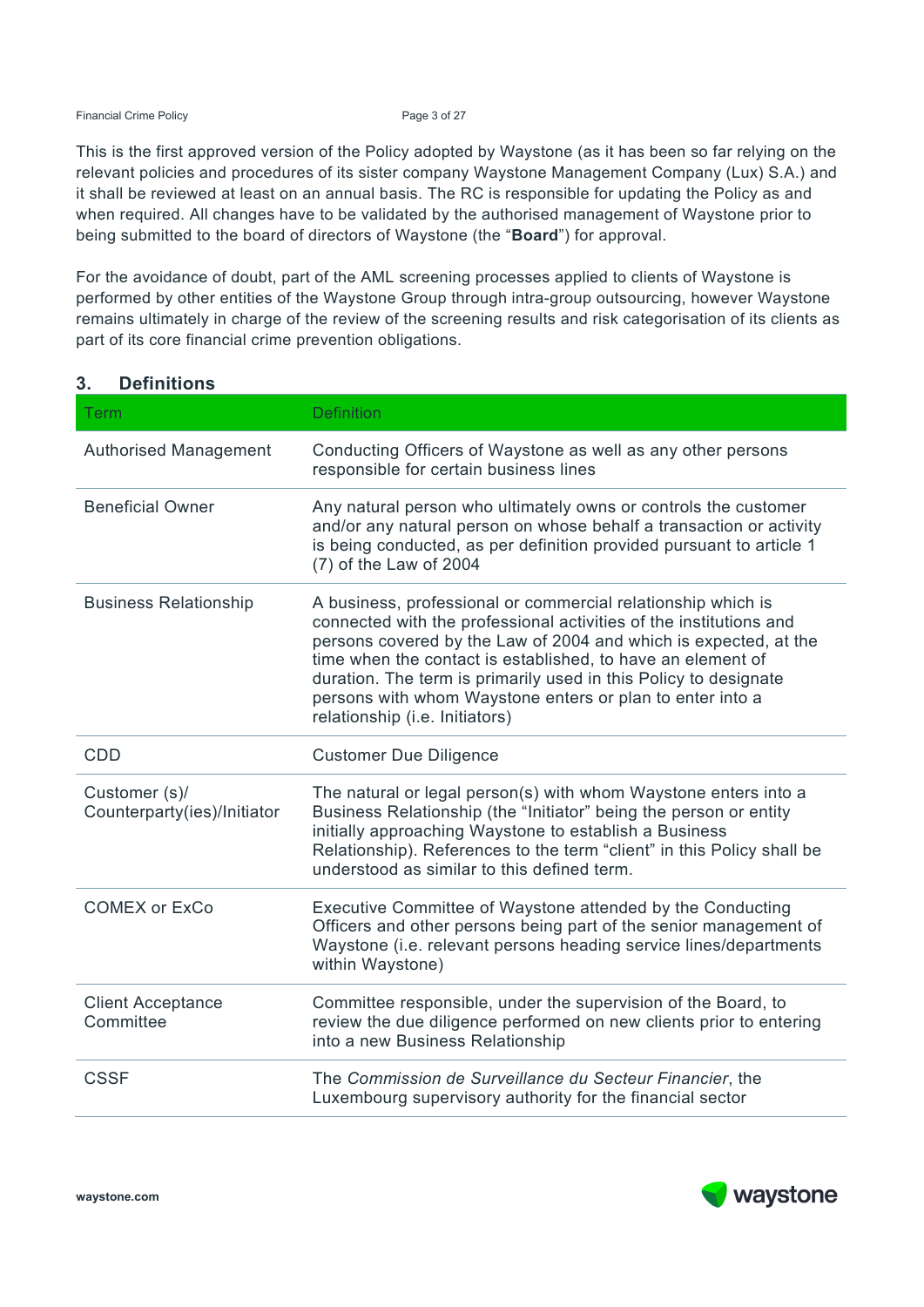| CRF (or FIU) | The Luxembourg Cellule de Renseignement Financier, the financial<br>intelligence unit within the public prosecutor's office, in charge of<br>receiving suspicious transaction reports                                                                                                                                                                                                                |
|--------------|------------------------------------------------------------------------------------------------------------------------------------------------------------------------------------------------------------------------------------------------------------------------------------------------------------------------------------------------------------------------------------------------------|
| <b>EDD</b>   | <b>Enhanced Due Diligence</b>                                                                                                                                                                                                                                                                                                                                                                        |
| <b>GDR</b>   | Grand Ducal Regulation dated 1 February 2010, as amended from<br>time to time                                                                                                                                                                                                                                                                                                                        |
| Investor     | Person whose name appears in the register of shareholders,<br>unitholders or limited partners of a given investment fund                                                                                                                                                                                                                                                                             |
| Law of 1993  | The Luxembourg law of April 5, 1993 on the financial sector, as<br>amended                                                                                                                                                                                                                                                                                                                           |
| Law of 1999  | The Luxembourg law of May 31, 1999 on the domiciliation of<br>companies, as amended                                                                                                                                                                                                                                                                                                                  |
| Law of 2004  | The Luxembourg law of November 12, 2004 on the fight against<br>money laundering and terrorism financing, as amended <sup>4</sup>                                                                                                                                                                                                                                                                    |
| ManCo        | Waystone Management Company (Lux) S.A. which is part of the<br><b>Waystone Group</b>                                                                                                                                                                                                                                                                                                                 |
| <b>PEP</b>   | Politically Exposed Persons, i.e. natural persons who are or have<br>been entrusted with prominent public functions (as per list provided<br>under article 3 (9) of Directive 2015/849) and immediate family<br>members (e.g. siblings) or persons known to be close associates, of<br>such persons - domestic PEPs shall be included in this definition<br>(see Appendix B for further information) |
| <b>RBO</b>   | Register of Beneficial Owners relating to entities registered with the<br>Luxembourg Business Register and established pursuant to the Law<br>of 13 January 2019                                                                                                                                                                                                                                     |
| <b>RC</b>    | The Responsable du Contrôle du respect des obligations who is an<br>officer appointed intuitu personae, being an employee of Waystone.                                                                                                                                                                                                                                                               |
| <b>RCSSF</b> | CSSF regulation 12-02 of December 14, 2012 on the fight against<br>money laundering and terrorism financing,                                                                                                                                                                                                                                                                                         |
| <b>RFT</b>   | The Registre des Fiducies et des Trusts implemented by the                                                                                                                                                                                                                                                                                                                                           |
|              | Luxembourg law of July 10, 2020.                                                                                                                                                                                                                                                                                                                                                                     |
| <b>RIN</b>   | Countries that respect international norms on anti-money laundering<br>and terrorism financing and that are not considered to have strategic<br>deficiencies in their AML framework                                                                                                                                                                                                                  |

<sup>&</sup>lt;sup>4</sup> https://www.cssf.lu/wp-content/uploads/L\_121104\_AML.pdf

-

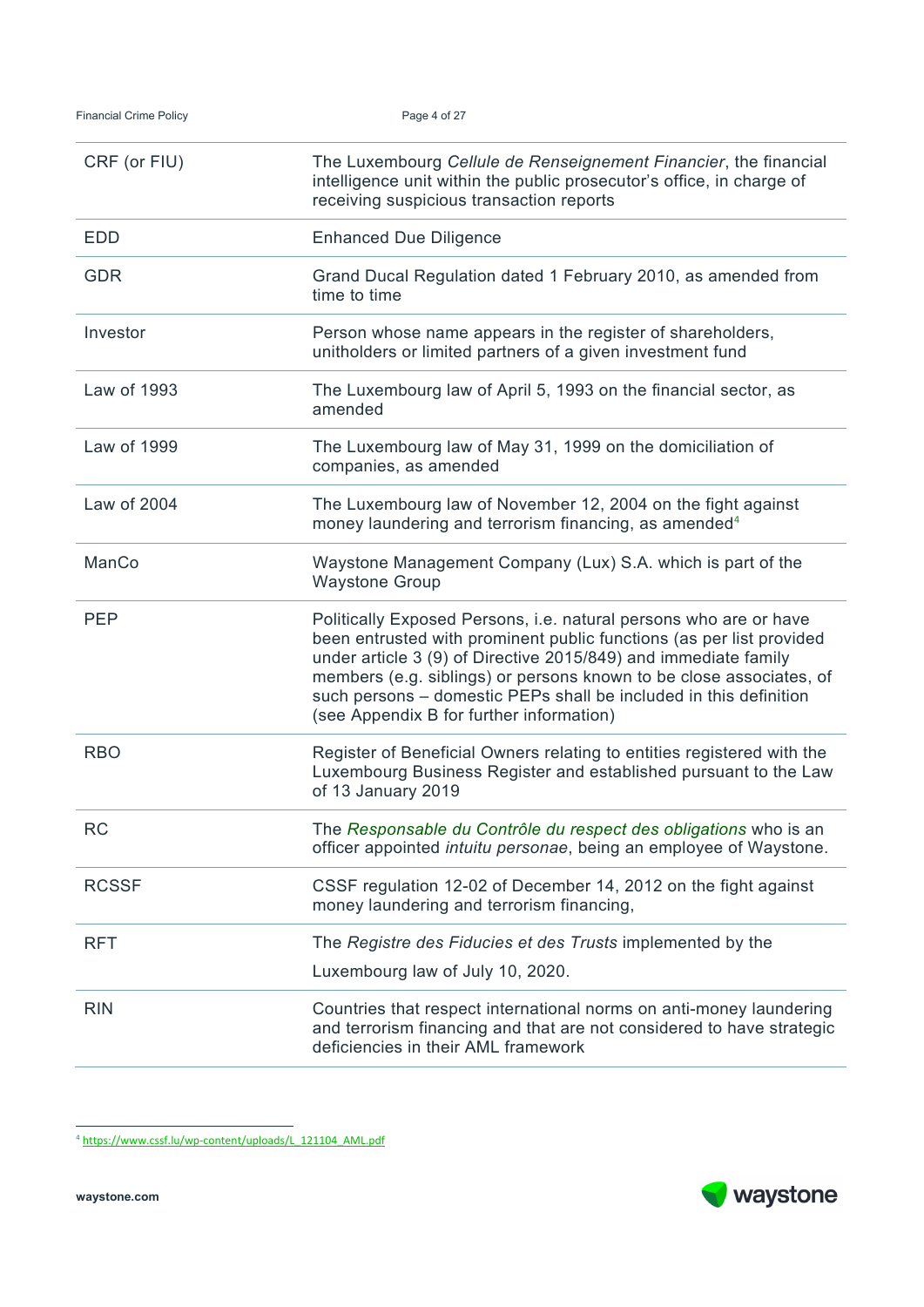| <b>Financial Crime Policy</b> | Page 5 of 27                                                                                                                           |
|-------------------------------|----------------------------------------------------------------------------------------------------------------------------------------|
| <b>RR</b>                     | The Responsable du Respect des obligations, who is a member of<br>the Authorised Management and an employee of Waystone.               |
| <b>SDD</b>                    | Simplified Due Diligence                                                                                                               |
| SPE or SPV                    | Special Purpose Entity or Special Purpose Vehicle (such definition<br>may also apply, as the case may be, to securitisation companies) |

# **4. Applicable laws and regulations**

This Policy is based on existing applicable laws, regulations and guidelines, including but not limited to:

- − FATF 40 Recommendations detailing the International Standards on Combating Money Laundering and the Financing of Terrorism & Proliferation
- − FATF Guidance on the Risk-Based Approach to Combating Money Laundering and Terrorism Financing - High Level Principles and Procedures
- − The Law of 1993
- The Law of 2004
- − The law of 13 January 2019 establishing the RBO
- − The GDR
- − The RCSSF
- − The CSSF Circular 01/47 (professional obligation of domiciliation agents of companies) 11/529, 17/650, 19/732
- The CSSF Circulars implementing the FATF statements
- − The EU Regulation 2015/847 on the traceability of payment transactions
- − The Commission Delegated Regulation (EU) 2016/1675, that identifies the high risk countries, as amended
- − The EU AML directives 2001/97/EC, 2005/60/EC, 2013/25/EC, and 2015/849 (the "**4th AMLD**") as amended by directive 2018/843 (the "**5th AMLD**")
- − Law of 10 July 2020, establishing the RFT
- − The FIU Circulars and Guidelines on "Suspicious Operations Report" and "Freezing of Suspicious Transactions"<sup>5</sup>

### ALCO guidelines and recommendations

Any other regulatory guidance published at national and supranational level (including but not limited to FAQs published by the CSSF)

The above list may be subject to further changes as the case may be. Moreover, specific reference to the National Risk Assessment (NRA) of money laundering and terrorism financing<sup>6</sup> published by the Luxembourg Ministry of Finance in 2018, and revised in 2020<sup>7</sup>, and to the sub-sector risk assessment of money laundering and terrorism financing for the specialised professionals of the Financial Sector providing corporate services<sup>8</sup> ("ML/TF Sub-sector RA") published by CSSF in 2020.

-



https://justice.public.lu/fr/organisation-justice/crf.html<br>https://mfin.gouvernement.lu/en/publications/Divers/NRA/NRA.html

https://mj.gouvernement.lu/fr/dossiers/2020/lutte-blanchiment.html<br>https://www.cssf.lu/wp-content/uploads/ML\_TF\_risk\_analysis\_TCSP.pdf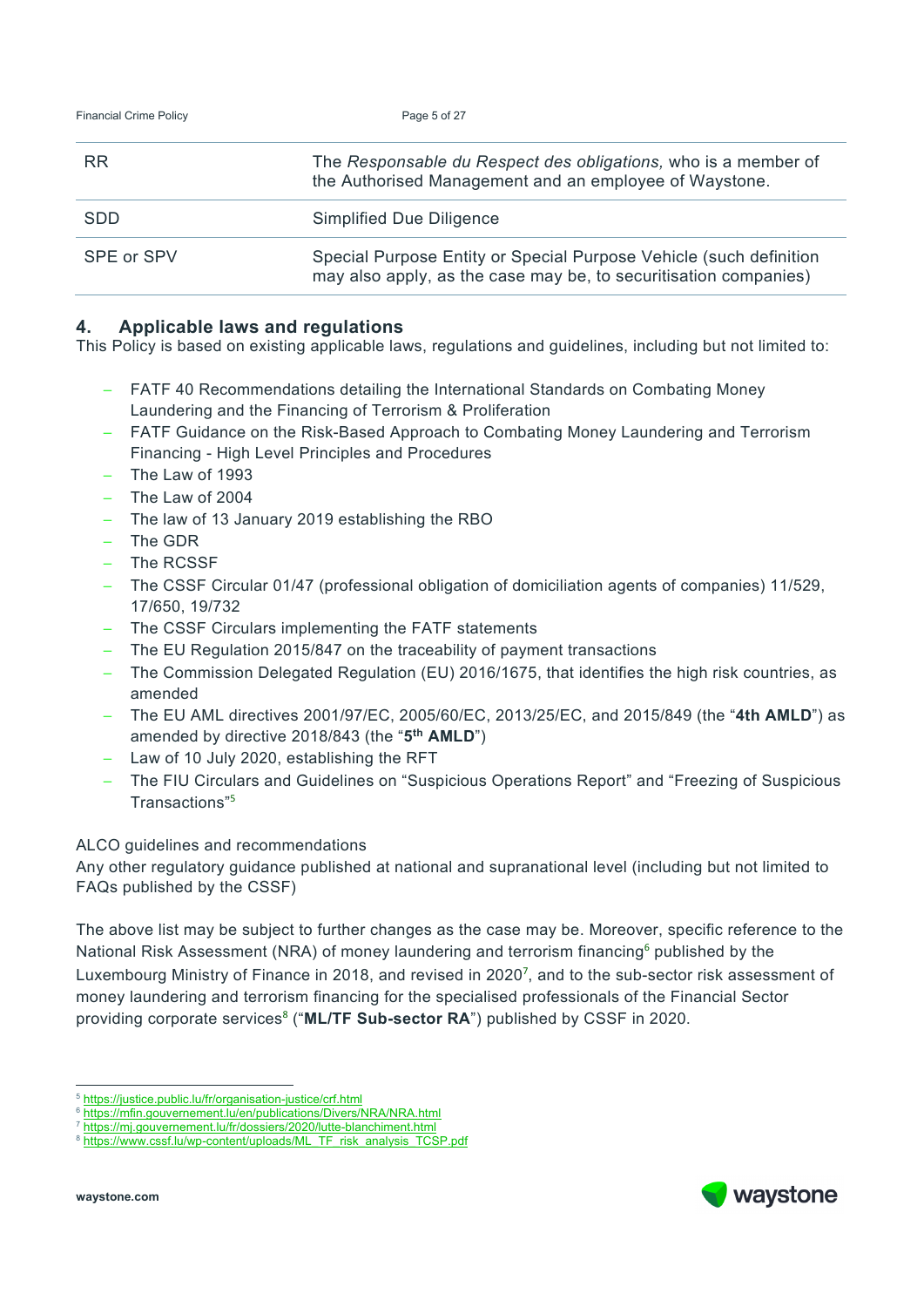Financial Crime Policy **Page 6 of 27** 

These documents were taken into account by Waystone as part of its own self-assessment of financial crime risks to which it is exposed by virtue of its activities.

As stated in the ML/TF Sub-sector RA, and with specific respect to those so-called "Professionals performing Trust and Company Service Provider (TCSP) activities" as is the case of Waystone, "*As per the FATF reports, it notes how TCSPs can be abused/misused to set up complex structures that conceal the identity of beneficial owners. The report highlights the challenges associated with identifying beneficial ownership, particularly when TCSP services are delivered through non-face-to-face channels. The identification and transparency of beneficial ownership is, thus, central to the TCSP industry in its AML/CFT efforts. Luxembourg's NRA also considers TCSP activities to be high risk (see previous section). This is driven by several factors, including that: (1) globally the sector is characterised by a range of different professions that can act as TCSPs; (2) there are a large number of international and potentially higher-risk beneficial owners of structures incorporated by TCSPs; (3) non-face-to-face transactions are available; and (4) complex structures can be used.*".

In light of the above, as stated in the self-assessment of financial crime risks performed by Waystone, last reviewed and updated in June 2021, and to be read in conjunction with this Policy, Waystone's inherent risk level (construed as the risk level actually faced by Waystone, before the implementation of the mitigation measures detailed in this Policy) is considered to be medium-high.

However, Waystone considers its residual risk level (construed as the risk level it actually faces, after the implementation of the mitigation measures detailed in this Policy) as medium-low by virtue of its size, the nature of its offered services and its internal organisation.

# **5. Key concepts What is money laundering**

Article 1 of the Law of 2004 provides that "Money Laundering" shall mean any action as defined in articles 506-1 of the Luxembourg Criminal Code and 8-1 of the amended law of 19 February 1973 concerning the sale of medicinal substances and measures to combat drug addiction.

Money laundering is defined as:

- − *knowingly facilitating the misleading justification* of the origin of goods, constituting the direct or indirect object or product of a primary crime;
- − *knowingly helping the investment, the dissimulation or the conversion of goods* constituting the direct or indirect object or product of a primary crime or constituting the benefit of a primary crime;
- − *acquiring, detaining or using goods* constituting the direct or indirect object or product of a primary crime or constituting the benefit of a primary crime, *with the knowledge that these goods derive from a primary crime*.

As a result, Waystone and its employees can be potentially exposed to AML and CFT risks while performing its activities, namely incorporation of companies, provision of directorship, corporate secretarial, rental and domiciliary agency services.

The list of predicated offences includes, inter alia:



**waystone.com**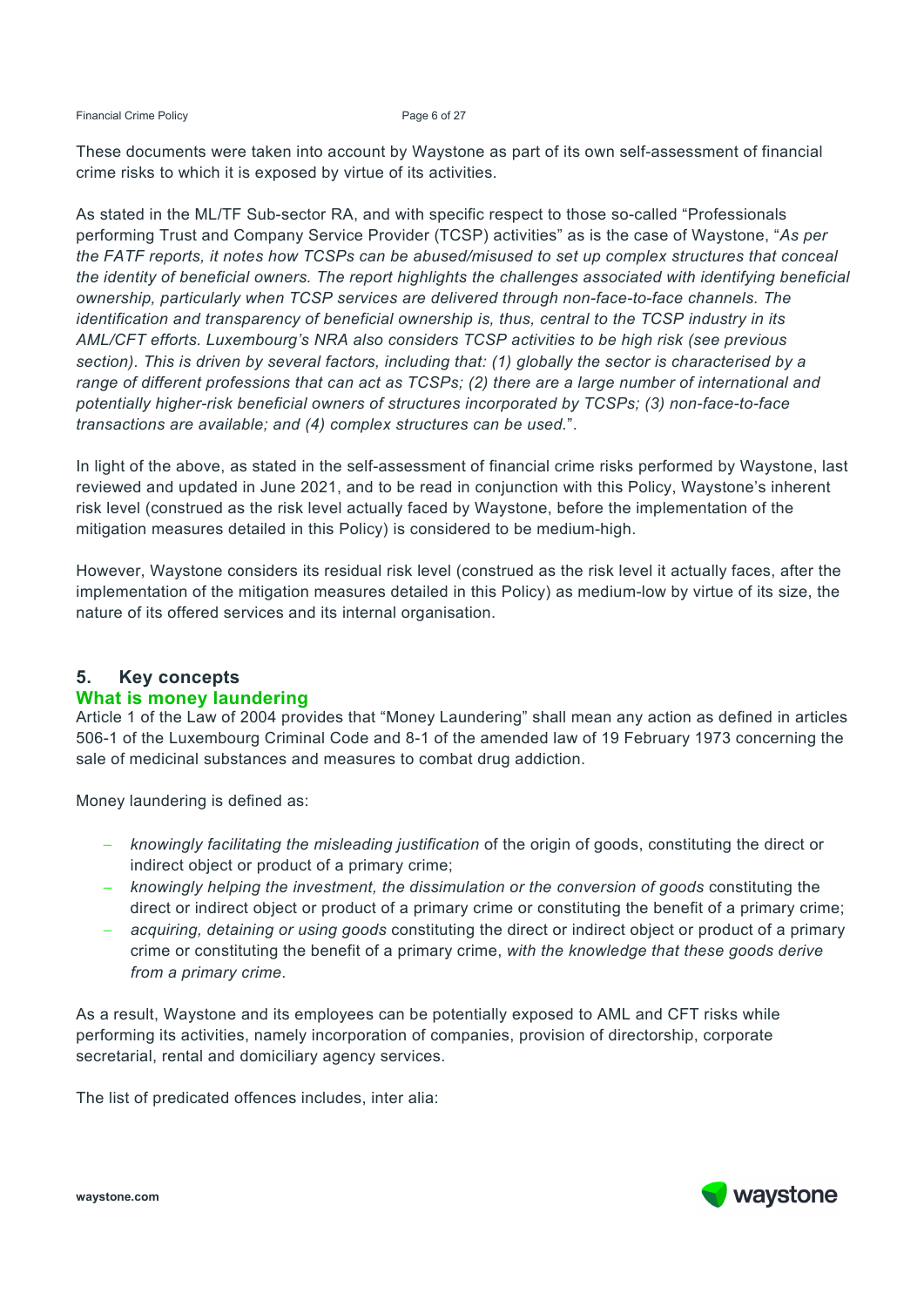#### Financial Crime Policy **Page 7 of 27**

- Any offence punishable by a term of imprisonment of a minimum of more than six months
- Insider dealing and market manipulation
- − Embezzlement
- − Breach of trust
- − Bribery
- − Corruption
- − Fraud and swindle
- − Forgery of money
- − Forgery and product piracy
- − Illicit trafficking in narcotic drugs and psychotropic substances
- − Arms trafficking
- − Illicit trafficking in stolen goods and other goods
- − Involvement with an organised criminal gang
- − Human trafficking and illicit trafficking of immigrants
- − Sexual exploitation, including of minors
- − Crimes and misdemeanours against the environment
- − Murder and bodily harm
- − Kidnapping, illegal detention and taking of hostages
- − Theft
- − Smuggling
- − Extortion
- − Tax crimes related to direct taxes, value added tax, registration and inheritance duties as per recently included references under article 506-1 of the Luxembourg Criminal Code to the concepts of aggravated tax fraud i.e. *fraude fiscale aggravée* and of tax swindle i.e. *escroquerie fiscale*.

#### **What is Terrorism Financing?**

Terrorism financing is defined pursuant to article 135-5 of the Luxembourg Criminal Code as "providing or collecting funds or other properties with the intention that they are used to, or knowledge that they may be used with a view to commit one or more terrorist offences".

Terrorism is defined as "an offence, which, owing to its nature or context, can be seriously damaging to a country or an international organisation or body, and has been deliberately committed in order to:

- − gravely intimidate a population,
- − improperly compel the public authorities or an international organisation or body to perform or refrain from any act, or
- − severely destabilise or destroy the fundamental political, constitutional, economic or social structures of a country or an international organisation or body.

It should be noted that terrorists aim to conceal the financing and financed activity. The techniques used are similar to those used by money launderers. Hence a suspicious transaction relating to money laundering could also be linked with terrorism financing.

#### **Overview of applicable criminal and administrative sanctions**

In the field of AML and CFT, Waystone is subject to the supervision of both CSSF and FIU. Under the terms of applicable Luxembourg criminal law provisions as referred to above, the offence of money laundering for the perpetrator, co-perpetrator and accomplices is punishable by a term of imprisonment of

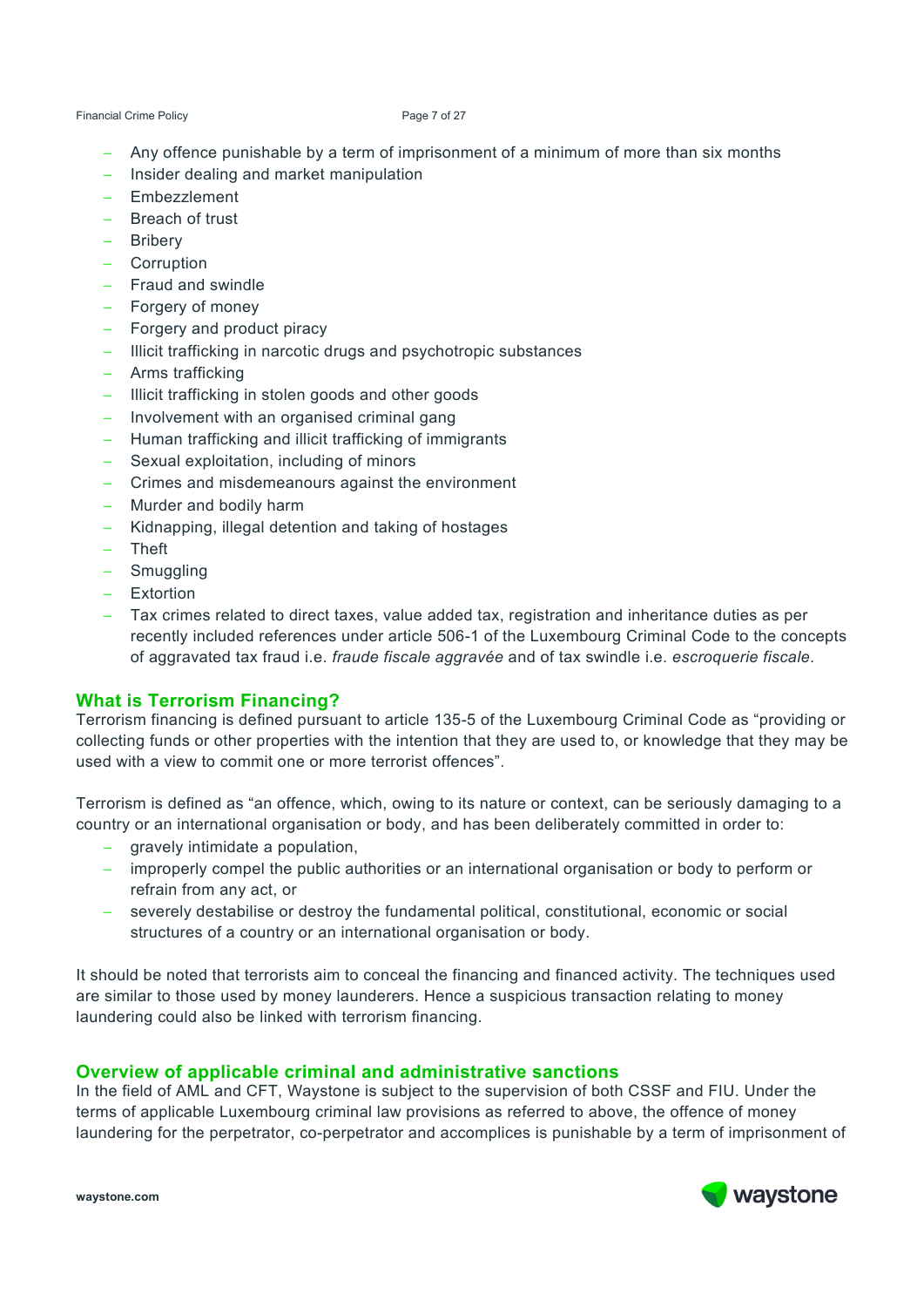Financial Crime Policy **Page 8 of 27** 

one to five years and/or fines ranging from EUR 12,500 to EUR 5,000,000 (or 10 % of the total annual turnover of the relevant legal person). In addition, depending on the financial gain realised through the offence (if any), the fine may be increased to four times the amount at stake according to the Law of 19 December 2020.

CSSF may also impose administrative sanctions upon the entities it supervises should they knowingly and repeatedly commit breaches to applicable laws and regulations relating to the prevention of money laundering. Such sanctions may be subject to publication at the discretion of CSSF and their scope includes, amongst others, the possibility to impose a temporary prohibition of professional activity of the professional as well as members of the management body and employees or the request of freezing and/or sequestration of assets.

Enhanced administrative sanctions and measures may also be taken, such as warnings, reprimands, public statements, administrative fines, or withdrawal or suspension of the relevant licence, which may affect the professional as well as the members of the management body and any such other persons responsible for the non-compliance by the professional of its obligations. Once a given sanction can no longer be challenged before court, it shall be published on the CSSF website.

#### **6. Waystone's organisation and set-up**

Waystone, acting as authorised specialised PFS, provides its customers with the following type of services:

- − provision of a registered office (establishment of a "seat") as domiciliary agent within the meaning of the Law of 1999;
- − office space rental in Waystone's premises; company incorporation which consists in performing, on behalf of the relevant customer, certain tasks such as the setup, the administration and the accounting of a Luxembourg or foreign company whether commercial or financial in nature;
- company management services which includes the provision of independent directors, executives or managers, who would be in charge of the management of the customer;

Waystone might also provide additional services that are ancillary to the domiciliary agency services. It shall be noted that Waystone considers its domiciliary agency service as the one incurring the higher level of financial crime risk compared to office rental and corporate secretary services.

For the avoidance of doubt, Waystone may act as domiciliary agent of investment funds) that the ManCo manages as management company or alternative investment fund manager. Such a service shall however not be understood as central administration agency, i.e. no registrar and/or transfer agency services are performed by Waystone.

In such case, and considering that the ManCo is responsible for the implementation of a financial crime prevention framework on behalf of the investment funds it manages on a mandatory basis in its capacity as management company as per legally prescribed requirements, relevant exchanges between Waystone and the ManCo may take place to ensure a pragmatic and efficient approach. It is in particular applicable in cases where a potential new client of Waystone is already a client of the ManCo, or, as the case may be, of another entity of the Waystone Group, in which case the previously performed CDD may be used by Waystone for client acceptance purposes and ongoing monitoring of the Business Relationship.

waystone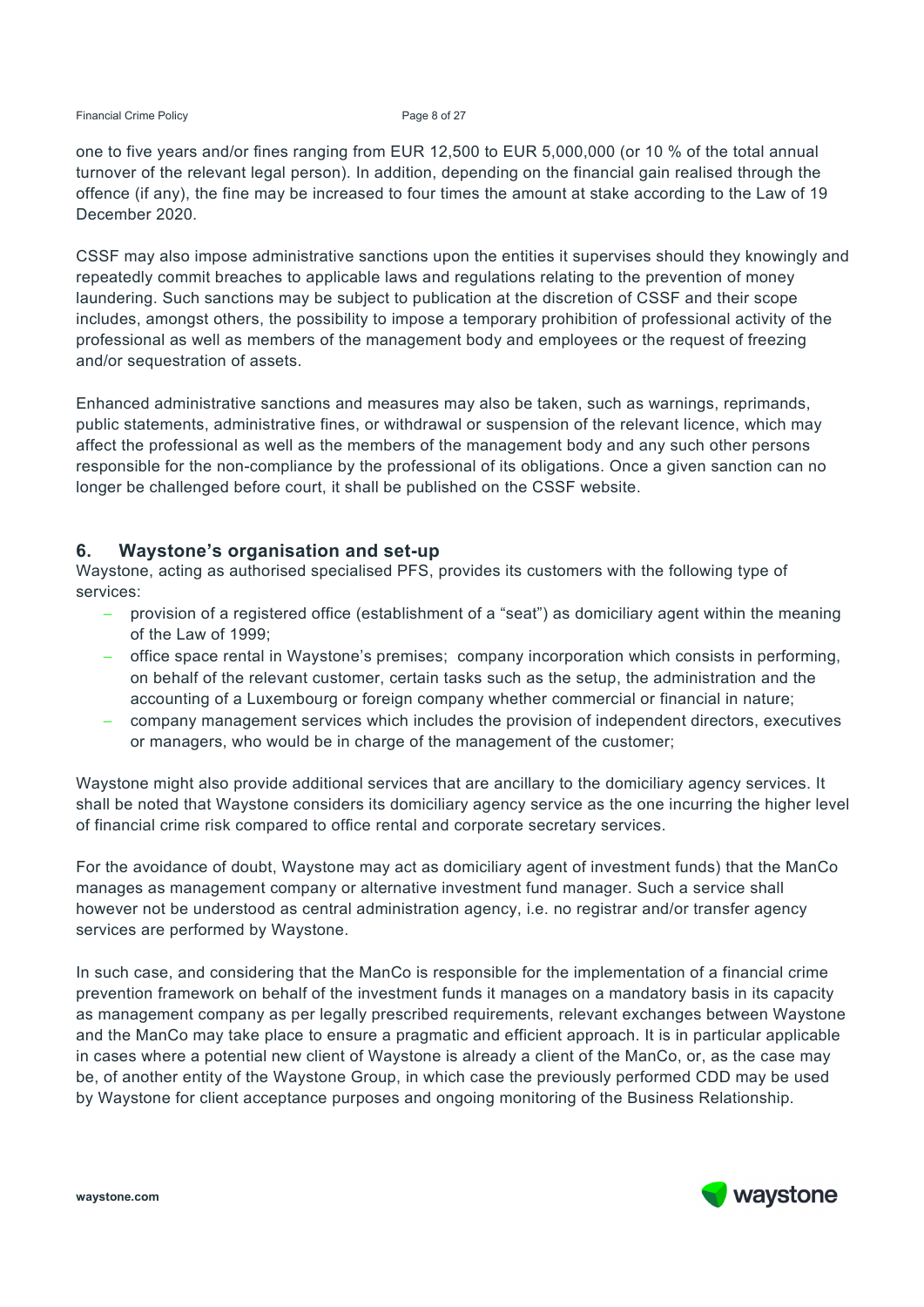#### Financial Crime Policy **Page 9 of 27** Page 9 of 27

In all cases Waystone plays a central role in the establishment and maintenance of appropriate financial crime prevention measures over all its Business Relationships. Financial crime risks and operational aspects are taken into account by Waystone at all stages of a Business Relationship. With respect to the investment funds to whom Waystone offers domiciliation services, relevant RC services might also be provided on a case-by-case basis, subject to satisfactory due diligence and a dedicated contractual arrangement.

Relevant and appropriate vigilance measures may have to be taken on a case-by-case and reasonable basis in terms of clients-related risks of exposure to financial crime. Taking into consideration RBA principles, Waystone is managing its exposure to financial crime in a transparent and business-oriented manner.

When Waystone comes into contact with a prospective new client, an initial assessment of potential AML/KYC risks relating to a given counterparty is performed prior to entering into a Business Relationship. The results of this first process are brought to the attention of the Client Acceptance Committee. The Committee shall decide on the acceptance or refusal of the counterparty as a client. It shall also be noted that new clients may be discussed at group level prior to acceptance, as well as on an ongoing basis.

If the Customer is an investment fund or a SPV, on an initial as well as on an ongoing basis, such assessment may have to take into account potential AML/KYC risks to which a given fund or SPV may be exposed to by virtue of the assets held in its portfolio. Waystone's approach to the financial crime risks related to asset classes held in portfolio of the fund/SPV is based on practical aspects and relies on an approach adopted at ManCo level, it being understood that by way of principle Waystone expects that appropriate and commensurate controls on asset classes targeted by the fund/SPV are in place so that such asset classes may give rise to risks related to money laundering, terrorism financing and targeted financial sanctions (including proliferation financing).

Waystone pays specific attention to and does not intend to enter into Business Relationships that would potentially result in higher financial crime risks on the asset side and consisting in:

- Targeted financial sanctions, which include measures such as asset freezing and prohibitions to prevent the availability of funds or other assets, directly or indirectly, for the benefit of designated persons and entities.
- − Proliferation financing, which is the act of providing funds or financial services that are used, in whole or in part, for the manufacture, acquisition, possession, development, export, shipment, brokering, transport, transfer, stockpiling or use of nuclear, chemical or biological weapons of mass destruction.

Waystone's categorisation of companies domiciled is based on the overall distinction between regulated and unregulated entities, which may be summarised as per the below table, that is only indicative:

| regulated entities |                                                                                                               | unregulated entities |                                                                                                                                        |
|--------------------|---------------------------------------------------------------------------------------------------------------|----------------------|----------------------------------------------------------------------------------------------------------------------------------------|
|                    | CSSF regulated entities (i.e.<br>management companies, alternative<br>investment managers, UCITS, alternative |                      | $-$ SOPARFI<br>- Unregulated alternative investment funds and, as<br>the case may be, their general partner<br>Securitisation vehicles |
|                    |                                                                                                               |                      |                                                                                                                                        |

waystone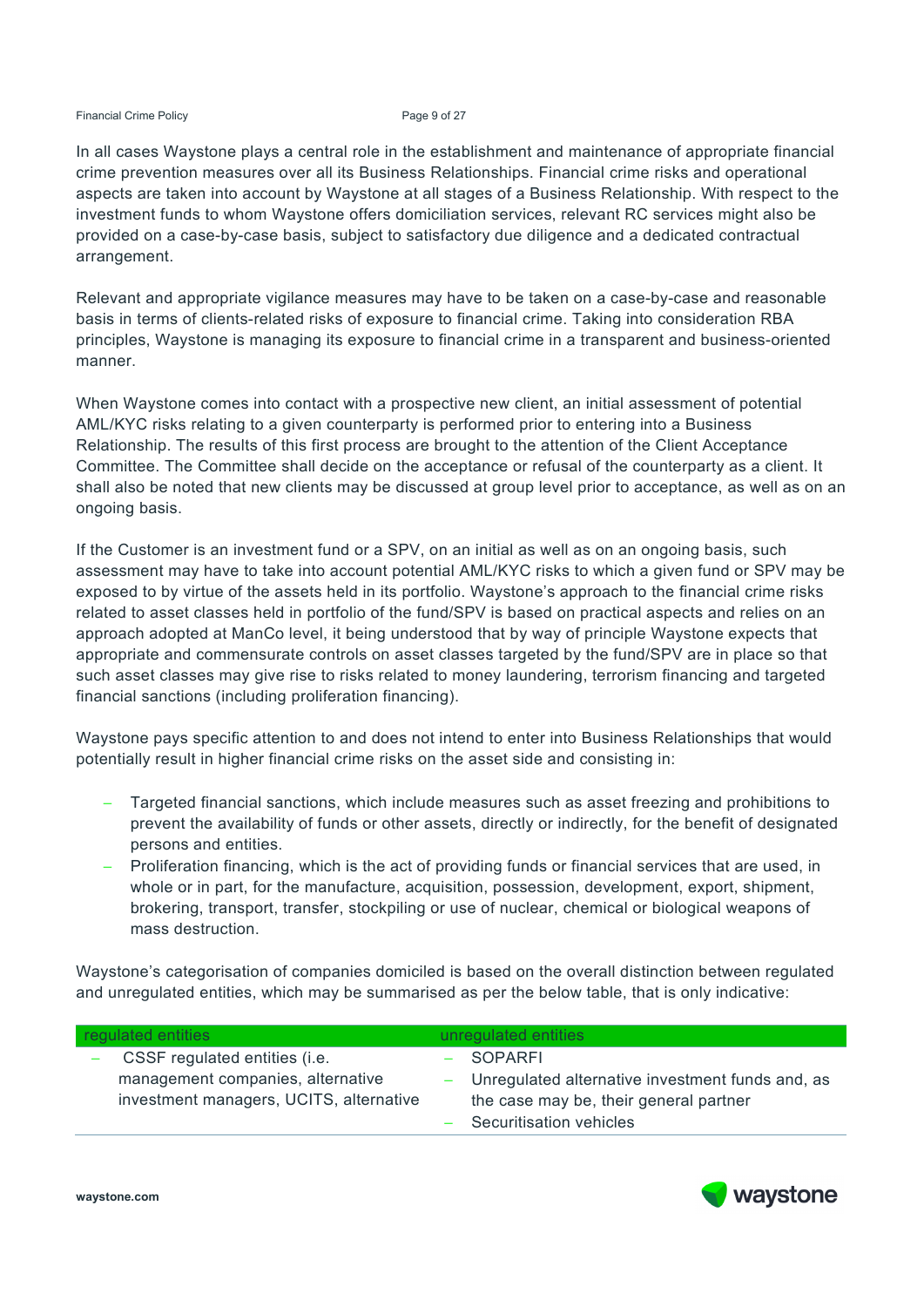| <b>Financial Crime Policy</b> |  |
|-------------------------------|--|
|                               |  |

| investment funds such as SIF and | - Société de gestion de Patrimoine Familial |
|----------------------------------|---------------------------------------------|
| SICARs, Securitisation vehicles) |                                             |

While regulated entities shall generally not incur financial crime risks higher than low, these however are subject to an additional assessment and risk categorisation by Waystone. The fund/SPE and the Initiator are subject to a prior due diligence and the fund/SPE assets of the fund/SPE undergo the screening against targeted financial sanctions list before entering into the relationship or in case the fund/SPV targets liquid asset classes or regulated or unregulated entities.

Waystone ensures that relevant preliminary screening and ongoing monitoring are performed within the perimeter of the Group and relevant questions are raised by Waystone at initial and ongoing due diligence stages. Waystone shall also ensure appropriate transaction monitoring of its Business Relationships, and verify on a regular basis that the activities its clients conduct are in line with their corporate object and services provided. It shall be noted that office rental services may not require specific ongoing transaction monitoring in all cases depending on their corporate object (professional associations for example).

With respect to unregulated entities, these may generally represent a potential higher financial crime risk compared to regulated ones, and in this case as well Waystone collects the necessary information, carries out a prudent analysis and, consequently, the level of risk of the customer is identified.

The RC shall, on an *ad hoc* basis and applying a risk-based approach, oversee, with the support of the other entities that are part of the Group, the implementation of dedicated checks and verifications to clients-related risks relating to money laundering and terrorism financing, in particular but not limited to tax-related offences. Relevant discussions may take place from an AML asset management risk at initial as well as ongoing stage of a given Business Relationship.

It shall also be noted that, with respect to liquid assets and shares of entities held in portfolio of the fund/SPV, domiciled at Waystone and managed by the ManCo, automatic regular verifications are performed on the basis of the OFAC, EU and UN targeted financial sanctions lists, via internal risk management tools. Checks on illiquid assets are performed on an *ad hoc* and best efforts basis, it being understood that Waystone shall require any information it may deem necessary from relevant counterparties to implement appropriate vigilance on assets. Last but not least, tax-related aspects on activities pertaining to the fund/SPV managed by Waystone are also taken into account. Further reference shall be made to the financial crime policy of the ManCo.

The ManCo established in 2020 an internal working group on "Know Your Transaction" with the objective to establish a framework of generally expected checks to be conducted on illiquid asset classes. Any question relating to vigilance on asset classes shall be raised to the attention of the Compliance Function.

Waystone is committed to identify, prevent and manage any potential or actual financial crime risk to which it and/or its customers may be exposed in the course of its business activities. Reputational aspects are taken into account for this purpose, within a general framework including but not limited to reliance upon the practical compliance framework, established and maintained by the Group. Relevant recourse to the RC and the Compliance Function, and potential whistleblowing, must be sought or performed whenever deemed necessary for financial crime prevention purposes.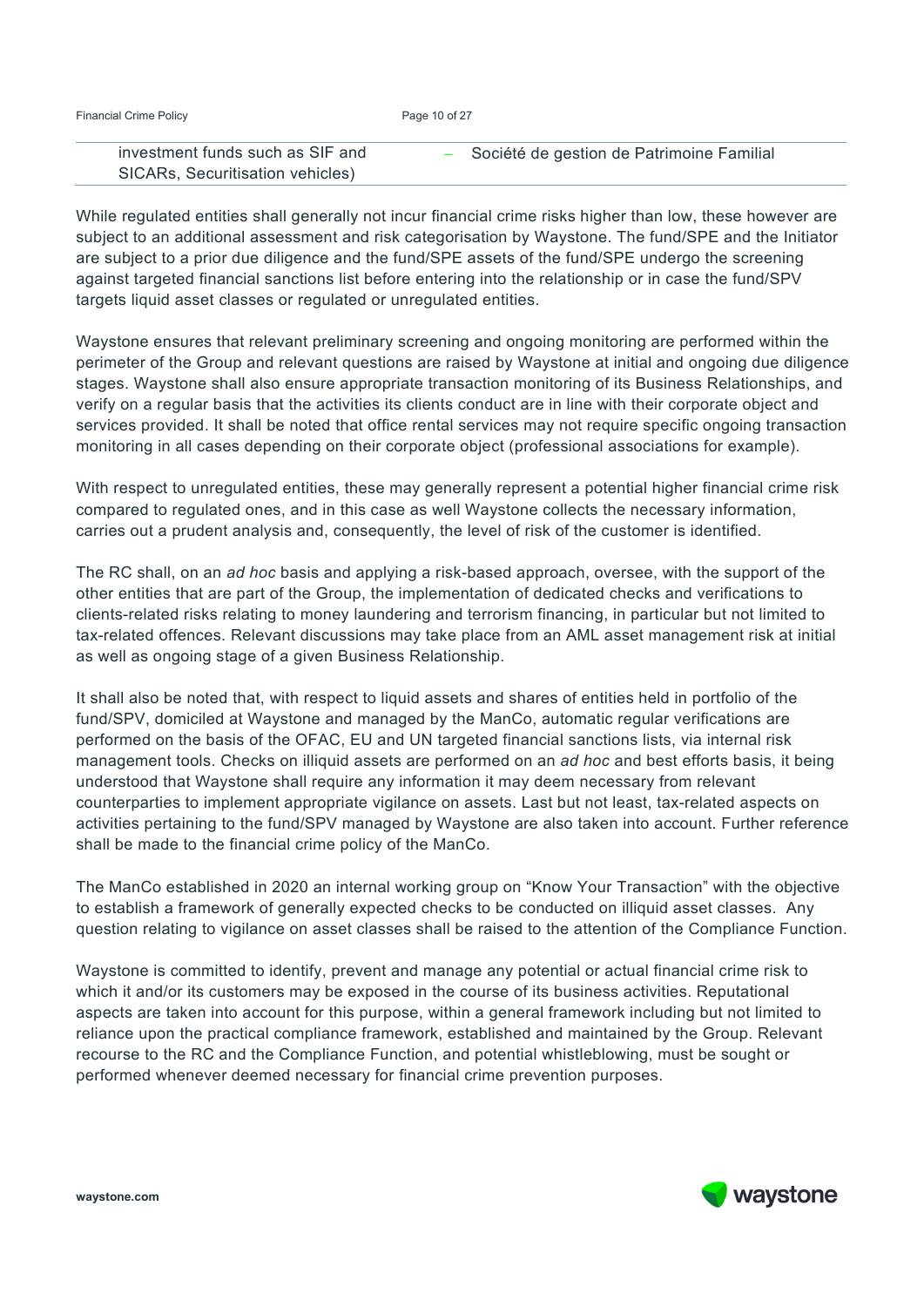#### Financial Crime Policy **Page 11 of 27**

It shall also be noted that, as of the date of this Policy, Mrs. Giulia Traverso has been formally proposed as the RC of Waystone, while Mr. Darren Gorman has been appointed as the RR of Waystone in the meaning of the Law of 2004. Relevant notification to the CSSF was performed in April 2021.

#### **Roles and responsibilities for financial crime prevention**

Waystone's approach is twofold. While its direct clients are the Initiators, who requested Waystone to be provided with the domiciliation services and/or corporate incorporation services, and the funds or the SPVs themselves, Waystone must also pay specific attention to potential risks arising from third parties involved with a given client structure. In that respect, it is essential to ensure a good understanding of the main business purpose of a given Business Relationship and of the corporate structures involved, to identify its UBOs and their source of wealth and funds.

An appropriate and balanced approach shall be applied to each Business Relationship also depending on the existence or not of the relevant client entity at initial acceptance stage, i.e. relevant CDD to be performed on the Initiator, and on contemplated project if entity is not existing yet or alternatively on an existing structure changing service providers such as a Luxembourg company changing its registered office and becoming a client of Waystone.

In the context of the fight against money laundering and terrorism financing, Waystone shall adopt an approach focused on material risks, both during the customer identification process, which is coordinated within the perimeter of the Group, and the monitoring of the relationship, while taking into account:

- − the purpose and scale of the relationship;
- − the necessary due diligence information in order to identify the counterparty/Initiator and its Beneficial Owner(s), and verifying its identity and reputation;
- − verifying the licensing status, level of regulation and supervision as well as the reputation of the customer;
- − the due diligence process and risk assessment must be presented to the Client Acceptance Committee; and
- − ongoing monitoring of the counterparty and review of the due diligence information shall be performed. The ongoing monitoring is achieved in the context of the regular oversight of the relationship and it is performed annually for the high-risk relationships, every two years for the medium risk relationships and every three years for the low risk relationships.

In order to identify, understand and evaluate Waystone's potential exposure to money laundering or terrorism financing, the guidelines issued by the competent authorities on the supra national and national risk assessment and on the ML/TF Sub-sector RA should be also considered.

Reference shall also be made to the relevant procedures and supporting documentation and questionnaires applicable at Group level.

Regarding verifications on Beneficial Owners and main Initiator representatives performed by Waystone in its client acceptance process, these will generally be performed on the basis of information gathered by the members of the teams that manage the relationship with the potential customers regarding the Initiator, its shareholding and beneficial ownership structure.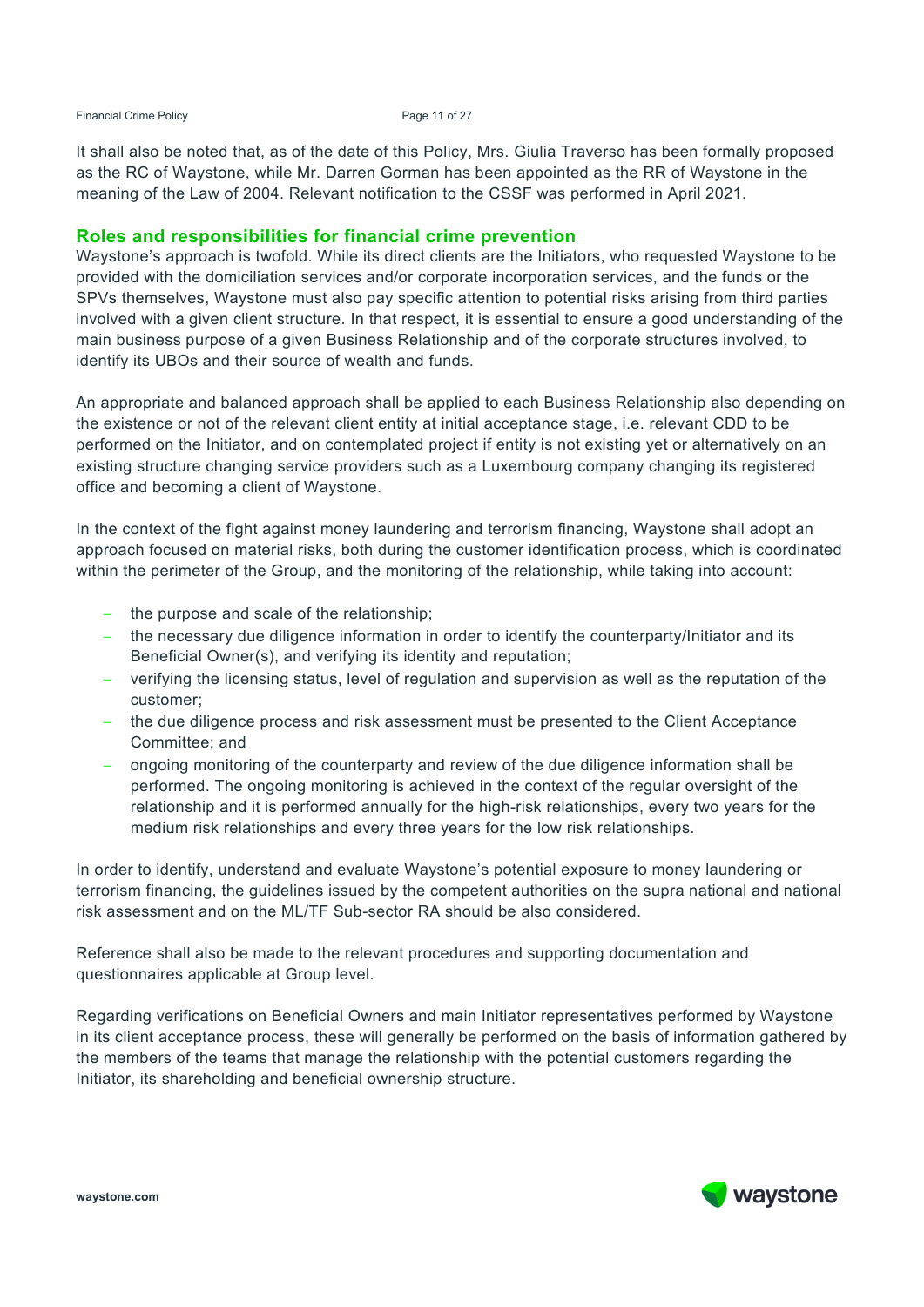#### Financial Crime Policy **Page 12 of 27**

Waystone (or as the case may be another entity of the Group), once the relevant entity and individuals have been identified, will perform an initial screening of these on the relevant tools. In addition to this initial screening, which shall be submitted to the Compliance Function for review, validation and risk assessment purposes, ongoing screening takes place at least on a daily basis, it being understood that Waystone may also directly perform additional immediate screening on an *ad hoc* basis if deemed necessary to ensure immediate application of any restrictive measure without delay.

Checks will generally consist in verifications relating to the identified ultimate beneficial owners or "UBOs" (on basis of their identity and year of birth, and while Waystone usually applies the standard 25% ownership threshold, individuals owning less than 25% but at least 10% of the relevant entity may also be considered as UBOs to determine the person(s) exerting effective control based on a case-by-case approach consistent with CSSF Circular 19/732 and the related "UBO Identification and Verification Procedure" of the ManCo, dated August 2020, which should be read in conjunction with this Policy) and, as the case may be, individuals exercising a decision-making role on behalf of the relevant Initiator (such scope of individuals depending on practical aspects of the Business Relationship to be discussed between relevant stakeholders).

Overall reputational and financial crime checks are also performed on the basis of publicly available sources. In addition, the RC may request performing any additional check or verification as may be deemed necessary from a pure RBA perspective. For the avoidance of doubt, specific checks on source of wealth and source of funds of the Initiators are always performed on a best efforts basis. That being said, should the RC raise any doubt on the financial resources of a given Initiator, further checks and verifications may take place on an *ad hoc* basis.

In any case, and considering general RBA principles, Waystone adopts a flexible approach and discussions on a particular case may be held at the relevant level for acceptance purposes (e.g. possibility for cases to be discussed at ExCo or Board level if need be).

#### **General financial crime business risk analysis**

Waystone performs a financial crime business risk analysis as per provisions contained in CSSF circular 11/529, the Law of 31 May 1999 and the RCSSF in order to identify, understand and evaluate its potential exposure to money laundering or terrorism financing.

Professionals have to attach particular importance to the assessment of the risk of money laundering and terrorism financing pertaining to their respective field of activity, taking into account certain risk factors, including those relating to its customers, countries or geographic areas, products, services, transactions or delivery channels. This assessment has to be documented and updated and the professional must be able to demonstrate to the competent authorities that the measures are appropriate in view of the identified risks.

The Law of 2004 provides for non-exhaustive lists of risk factors and risk variables to be taken into account when determining the application of SDD or EDD measures.

Potential major AML/KYC/CTF risk generating factors may be identified at different levels:

- − Customer (incl. Investor, activity) risk factors;
- − Customer's source of wealth and funds;

**waystone.com** 

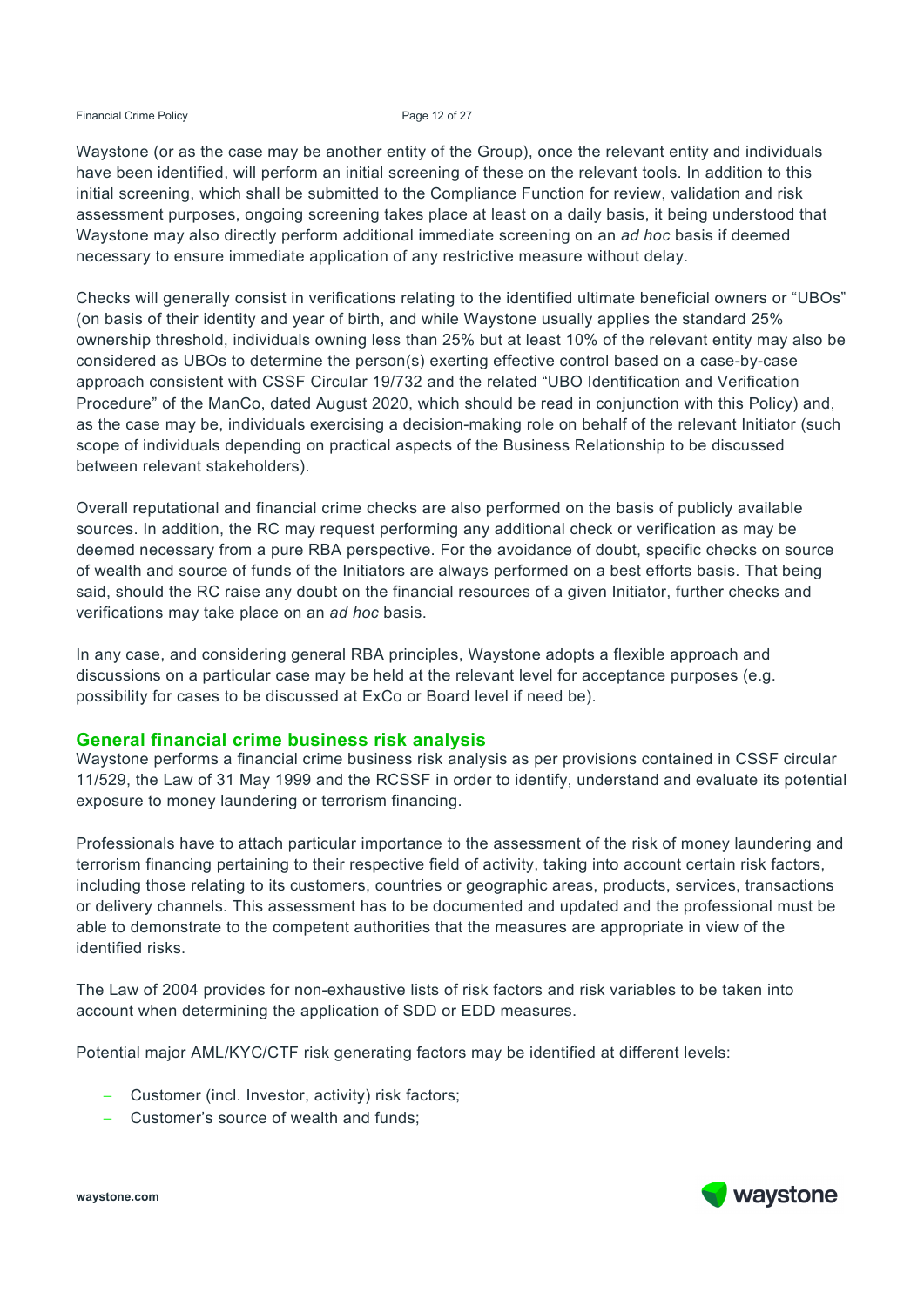Financial Crime Policy **Page 13 of 27** 

- − Product, service, transaction or delivery channel risk factors;
- − Geographical risk factors (as per relevant country-risk approach at Group level)

The following elements will be taken into account in combination with the above-mentioned categories:

- − Purpose of the Business Relationship
- − Realised or expected volume/importance of the Business Relationship
- Expected duration of the Business Relationship

Evaluation of the potential risks: whenever one of the above-mentioned elements is not considered as low risk according to the Annex IV of the Law of 2004, an EDD will be assigned.

There are 3 possible outcomes:

- − Low risk over all factors: overall low risk.
- High risk of one factor: overall medium risk.
- High risk of at least two factors: overall high risk.

**LOW RISK:** The initial and ongoing SDD mean that the identification of the Business Relationship and the beneficial owner can be reduced in situations, where, after analysis of the specific situation, the risk analysis presents a low degree of risk. Waystone shall, as the case may be, take into account the nonexhaustive list of potential lower risk cases and factors set out in the RCSSF, Annex III of the Law of 2004.

**MEDIUM RISK:** The initial and ongoing standard due diligences mean that the identification of the Business Relationship and beneficial owner(s) thereof must be performed using an increased level of vigilance and no reliance upon third parties.

**HIGH RISK:** Annex IV of the Law of 2004 introduces a non-exclusive list of factors and types of evidence of potentially higher risk. Regarding complex and unusual legal structures, particular care must be applied to the analysis of the construction, the reason for the complexity, the documentation of the links between the entities and persons involved in the construction, the documentation of the ultimate beneficial owners, the apparent lack of economic or lawful purpose as well as the documentation of those who dispose of the power to make investment decisions and, at last, the documentation of the origin of funds.

Waystone may identify additional factors creating higher risk situations. The key must be to always understand and analyse the reasons, which cause a Business Relationship to be high risk and to take appropriate actions to mitigate that risk.

Waystone applies the RBA principle to the evaluation of risks, therefore exceptions to this method may exist. However, any exception needs to be documented and authorised accordingly.

Guidance on the risk analysis is attached to the policy (Appendix A) and reviewed whenever the business model changes materially. This analysis is performed by consideration of the main features of the clients and the location of their Initiators as well as practical information relating to the Business Relationship, put in perspective with the services provided by Waystone.

waystone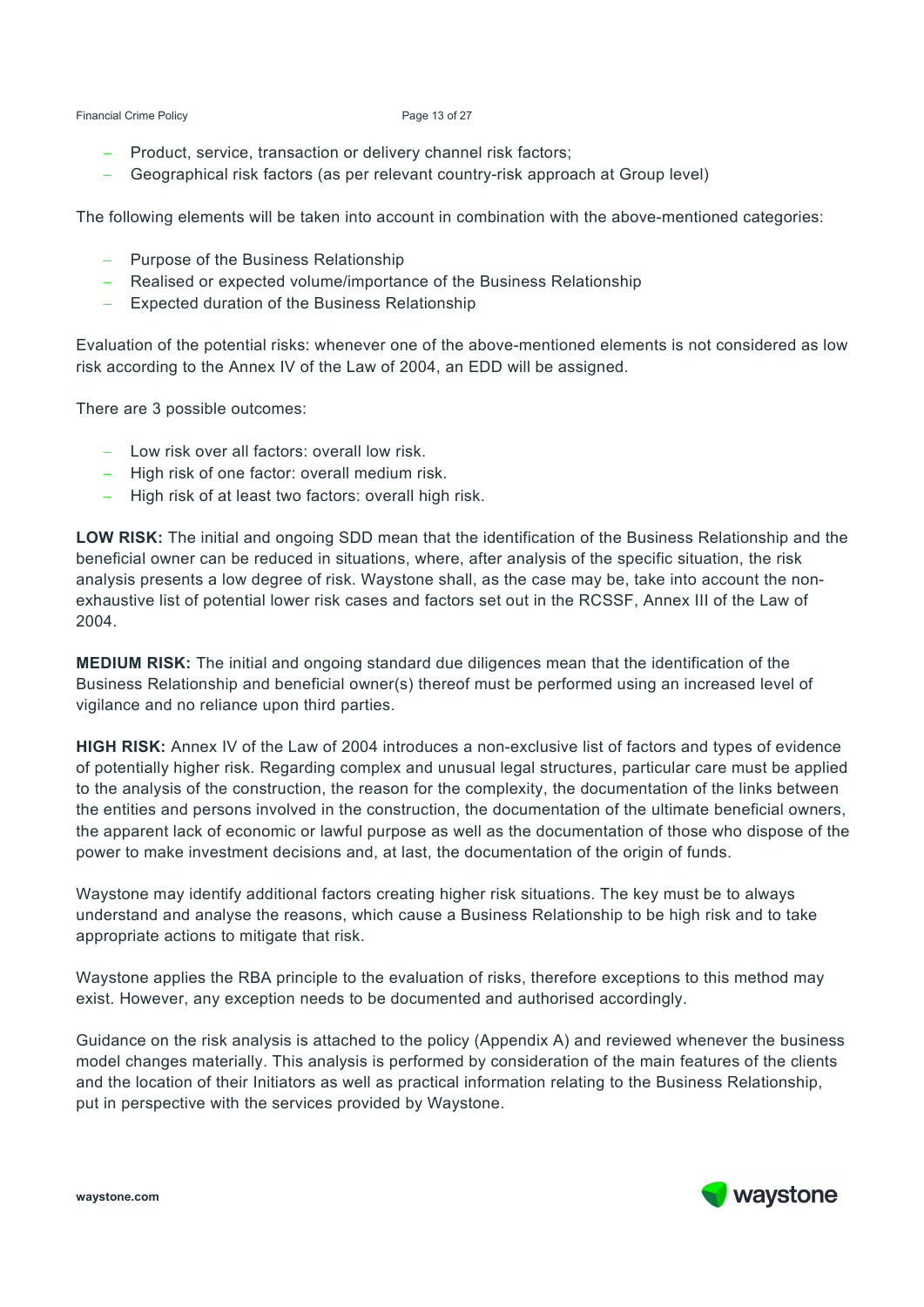#### Financial Crime Policy **Page 14 of 27**

For the avoidance of doubt, any relationship with PEPs, persons subject to sanction lists or residing in countries identified by the FATF as having serious deficiencies in their AML/CTF framework, respondents, persons not present physically or complex legal arrangements, shall in all circumstances require an increased level due diligence, irrespective of the outcome of the risk analysis.

From a self-risk-assessment perspective, Waystone considers its residual risk exposure to financial crime arising by virtue of its activities as MEDIUM LOW.

#### **Approach on higher risk indicators as per 4th AMLD**

In the context of the strengthened requirements applicable to the financial sector contained in the  $4<sup>th</sup>$ AMLD, every market player must take into consideration higher risk indicators from a financial crime prevention perspective. With specific respect to the integration of tax crimes as primary offences to AML rules and regulations, tax compliance risk is an integral part of such indicators.

As per CSSF Circular 17/650, as amended by CSSF Circular 20/744, information on the nature and purpose of the Business Relationship must be obtained, in particular in terms of financial flows (by way of analogy with the corresponding provisions on the origin of funds as per article 24 of the RCSSF) for the purpose of assessing the financial standing of a potential client and prevent the intended project from being used for money laundering linked to a primary offence, committed or intended in Luxembourg or abroad, including but not limited to tax crimes.

A general check on the viability of the project from a financial perspective might be achieved by requesting a prospective client to indicate the expected size of the relevant entity to be launched, its projected trading activity, if need be, as well as the economic and legal relevance of specific intermediary structures to be potentially established for *ad hoc* purposes (e.g. asset holding vehicles, in particular offshore entities being set up in jurisdictions not having a direct link with the overall purpose of the entity to be set up, which may trigger the need for further analysis in the context of DAC 6 reporting requirements, to be analysed on a case-by-case basis).

Obtaining this information is mandatory since 1st January 2017, for any new Business Relationship (for pre-existing ones, relevant verifications should be done at the appropriate point in time on a risk-sensitive basis as per requirements of the GDR). The non-exhaustive list of risk indicators annexed to CSSF Circular 17/650 may also be used in order to identify potential money laundering risks resulting from a primary tax offence – in case of doubt on such factors, an EDD of the Business Relationship should be performed.

Among others, the following situations may be considered as indicators of a potential higher tax risk requiring internal escalation to the RC, it being understood that these may have to be completed and/or illustrated with relevant facts and figures to the extent possible:

- Personal asset-holding vehicle projects, for which the origin of funds must be carefully assessed and reviewed in order to clarify whether their sole purpose would be to avoid any taxation
- − Legal entity or arrangement with no clear economic or legal purpose, which is located in a country that is not a FATCA/CRS participating jurisdiction for automatic exchange of information purposes
- − Legal entity or arrangement which has been subject to multiple structural/statutory modifications over a short period of time (e.g. changes at governing body level, head office migration in a



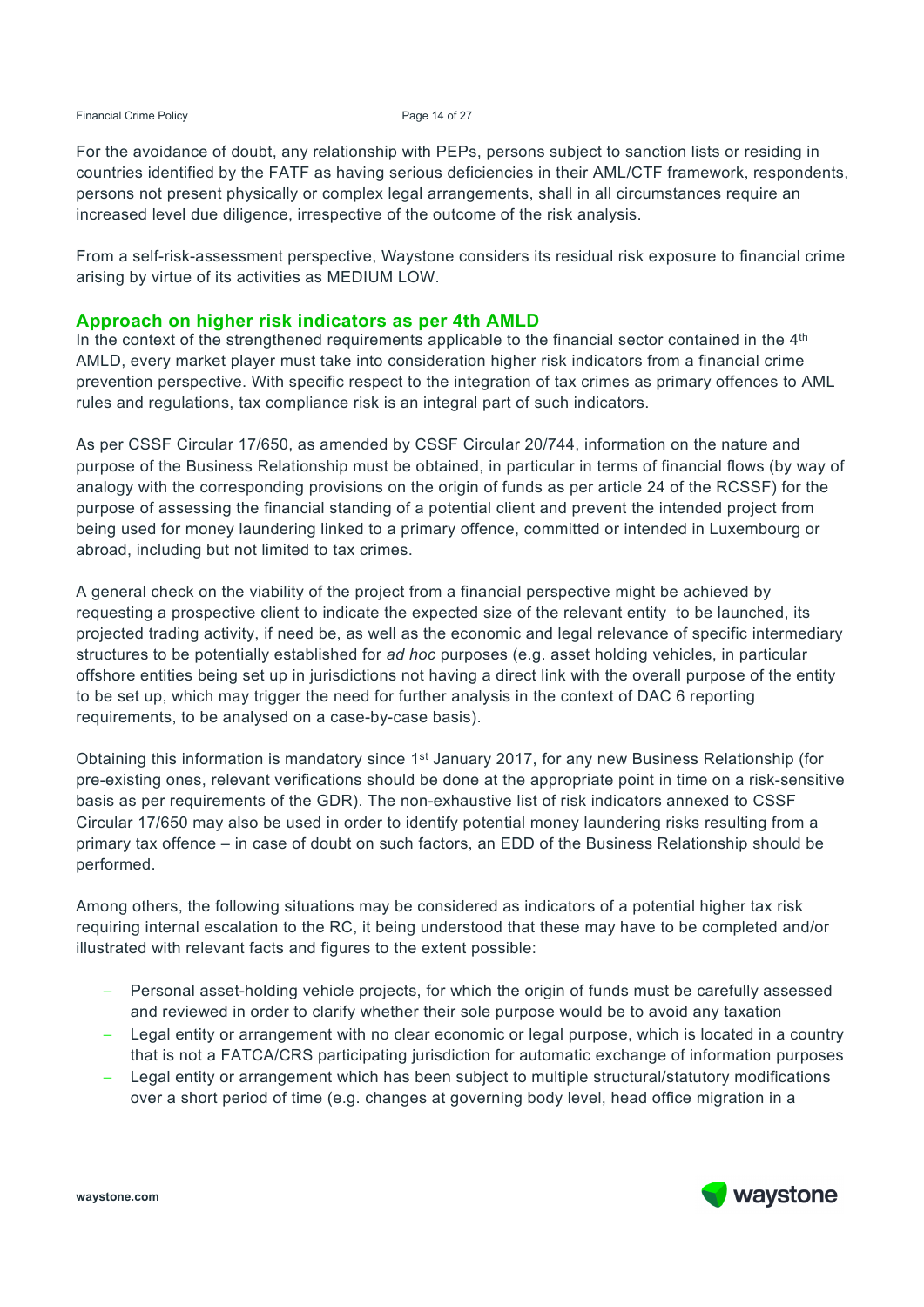country that is not a FATCA/CRS participating jurisdiction, material amendments to the corporate object) with no specific justification

- − Complex legal structuring (e.g. multiple layers and intermediary corporate structures) with no specific justification
- − No direct written contact with client, relevant representatives, PO box address, factors driving doubts on substance (i.e. apparent lack of human and/or technical resources)
- − Tax residency in a country that is not a FATCA/CRS participating jurisdiction
- − Reluctance to provide CRS/FATCA and other tax-related information
- − Absence of relevant investor tax reporting measures in compliance with applicable laws
- − In case of a fund, insufficient information at transfer agency level on the quality and status of investors to complete accurate subscription tax returns
- − Abusive use by a fund of the SICAR tax status (Waystone does not provide any services to SICARs and the ManCo does not manage SICARs as of the date of this Policy)
- − Complex investment structuring involving jurisdictions not compliant with international transparency standards
- − Tax base erosion achieved via cross-border transactions which may not comply with relevant transfer pricing rules or other applicable tax requirements
- − Transactions conducted on jurisdictions that are not subject to AEOI/CRS/FATCA, transactions which do not have an apparent economic rationale or resulting in structural losses

At initial stage and as may be further described in relevant supporting procedures (be it at initial acceptance or ongoing oversight stages), relevant checks and verifications should therefore be performed by Waystone on those particular tax aspects.

Without prejudice to the content of said procedures, and on a case-by-case basis depending on the entity to which these are addressed to, the following questions may generally be asked:

- − Please, can you indicate to what extent any tax considerations have been taken into account in the design of your project, be it in terms of target investments, including any specific written analysis, advice or opinion undertaken either internally or with a third party?
- − Could you please also confirm, to the extent applicable, that your company is fully compliant with relevant tax requirements applicable to it by virtue of its domestic laws and regulations as well as in respect of the activities it performs?
- Please confirm to what extent your procedures and policies for the prevention of money laundering and terrorism financing cover any tax-related primary offences as per recent developments (e.g. extension of scope of article 506-1 of the Luxembourg criminal code, CSSF circular 17/650)?
- Please confirm to what extent any tax aspects are considered towards your clients and their risk classification, be it in terms of overall fund structure, target investments and/or investors, ownership structure for shareholding purposes and to what extent your company may request its clients to provide, from a tax compliance perspective, any written analysis, advice or opinion undertaken either internally or with a third party?

For the needs of due diligence documentation, Waystone may request to be provided with any tax-related memorandum or information (e.g. tax opinion, advanced tax agreement or so-called "tax ruling") on a case-by-case and duly justified basis.

# **7. Due diligence processes and principles**

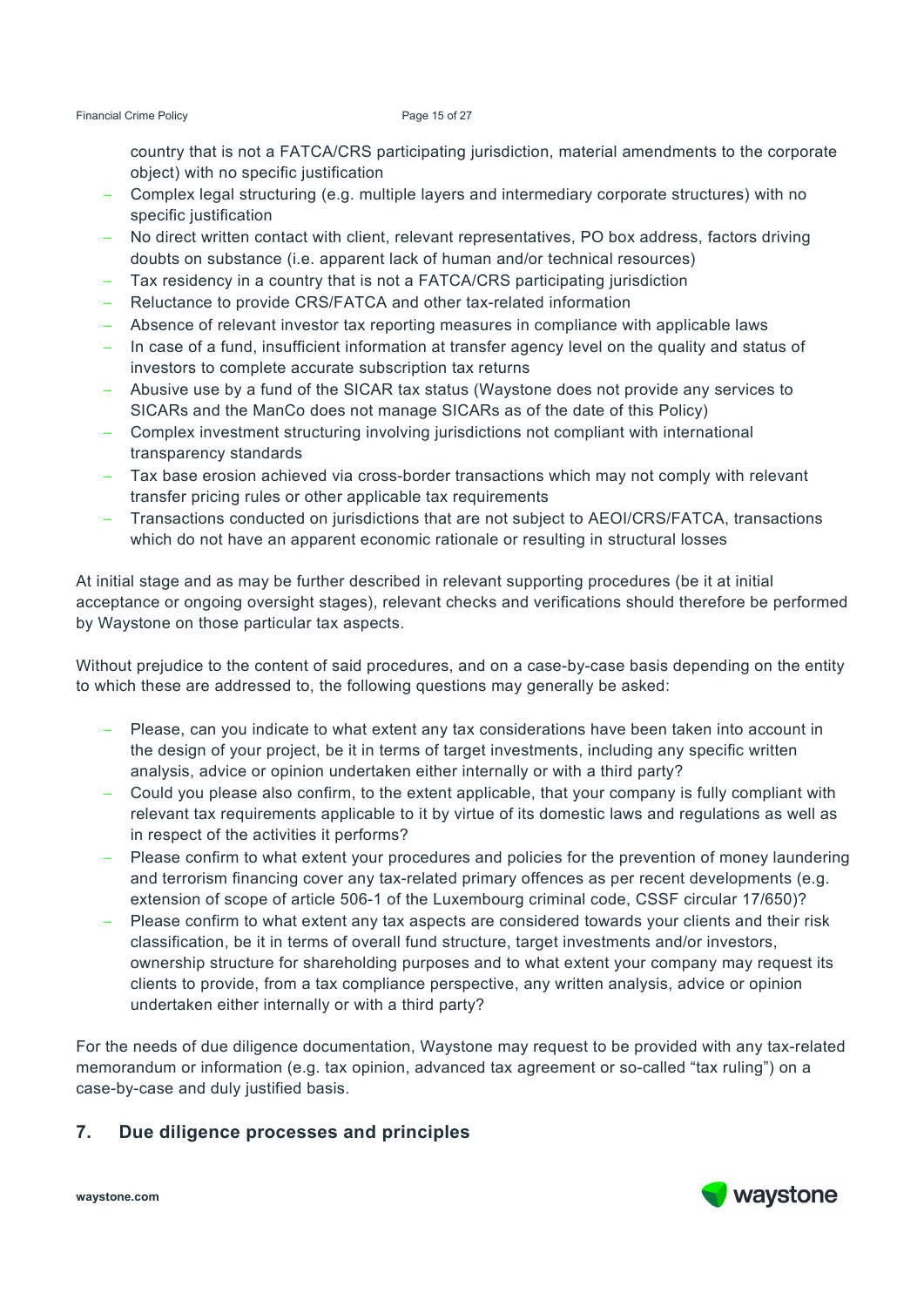Financial Crime Policy **Page 16 of 27** 

### **1. General requirements**

All new and existing Business Relationships are subject to due diligence requirements. Relevant identification of the Business Relationship should take place at preliminary stage prior to entering into any agreement, as well as at ongoing stage when changes to the ownership or legal structure of a given Business Relationship take place or in case any doubts arise about the real identity of the Business Relationship, its Initiator or appointed representatives – the main aim being to ensure that the Business Relationship is adequate from an AML/CTF standpoint.

# **Types of due diligence**

The risk factors are comprised in the relevant Waystone due diligence questionnaires in line with provisions contained in Annex III (lower risks) and Annex IV (higher risks) of the Law of 2004 and CSSF Circular 17/661. The criteria that Waystone uses to assess whether there is a high, medium or low AML/CTF risk are contained in the above-mentioned due diligence questionnaires which take into account the following criteria as a minimum:

- (1) Customer risk factors (e.g. address location, PEPs, sanctions, reputational aspects)
- (2) Product, service, transaction or delivery channel risk factors
- (3) Geographical risk factors (for distribution countries and target assets)
- (4) Any other (for instance investment focus, asset holding structuring)

Waystone considers that the industry in which it operates benefits from the combined expertise of a diversified number of professionals and accordingly acknowledges that, compared to other types of financial services, the corporate services industry is not exposed to a critical level of financial crime risks. However, it is understood that all checks and verifications on Business Relationships need to be performed thoroughly. The above is a non-exhaustive list of factors and types of evidence of potential lower or higher risks. Additional factors will be used when deemed necessary. The factors are considered in conjunction in order to establish a risk-based assessment.

In general, but subject to case-by-case assessment, no Business Relationship should be considered as high risk and standard due diligence exercises shall be performed accordingly as per guidance contained in section VI.

# **Nature of the due diligence**

Initial and ongoing SDD must be carried out in respect of any situations classified as low risk after the relevant risk-based assessment, while initial and ongoing EDD must be carried out in respect of any situations classified as high risk after the relevant risk-based assessment.

The minimum information to be obtained depends on the level of risk detected by Waystone. The risk factors mentioned in the Annexes III and IV of the Law of 2004 should in any case be considered. Should a high risk be detected the information requested will be more detailed and subject to a broader scope. All information and analysis should be kept together with the relevant due diligence questionnaire. The obtained information and the resulting decision shall be documented in writing and shall be available to the competent authorities.

# **Timing of the due diligence**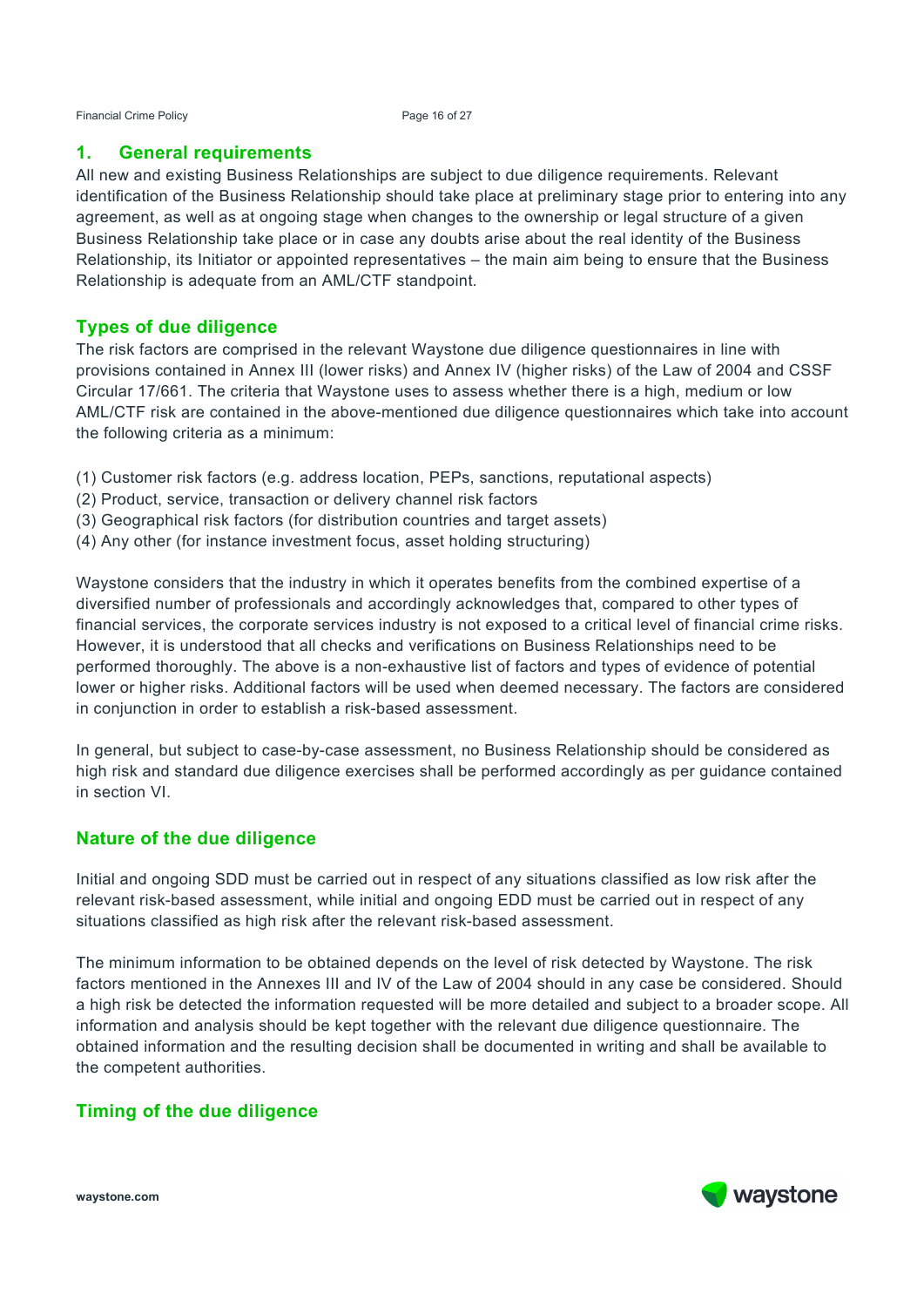Financial Crime Policy **Page 17 of 27** 

Initial due diligence shall in all cases be performed before entering into any Business Relationship to ensure that the counterparty does not represent any specific AML/CTF risk higher than low. The content of the due diligence controls will be dependent upon the risk level identified taking into account relevant risk factors listed in this Policy.

### **2. Identification of Business Relationship and CDD on natural and legal persons**

The identity of a legal person contains:

- − Name and legal form
- − Address of the registered business, and if the business is executed elsewhere, address of the place where the activity is actually performed
- − National identification number (e.g. trade registry number, VAT number)
- − List of directors, including name and forename, date & place of birth, nationality, national ID if applicable, and home address.
	- For business companies, the directors are those physical persons who manage the day to day activity of the company, e.g. the CEO, CFO, COO, etc…
	- For legal arrangements (e.g. collective investment schemes, pension schemes), the directors are the "administrators"; these may be members of the board of directors, the council of a foundation, etc.
	- The list of directors shall comprise their name and forename, date of birth, and, as the case may be, nationality and current country of residence.

To establish the identity of moral entities, the minimum documents are recent constitutive documents or equivalent as well as a valid and current trade registry extract. Initiators being in most cases regulated entities, relevant copy of the proof of regulation shall be obtained as well. The legal representatives of the moral entity shall be identified as well on basis of reliable documents issued and prepared by the moral person on behalf of whom such representatives act (e.g. organisational chart, list of authorised signatories, etc.)

The identification of Beneficial Owners shall be performed as follows:

In the case of partnerships or other types of structures without legal personality, all partners (in case of partners being legal entities, the natural persons ultimately controlling those legal entities) shall be identified in accordance with the requirements outlined above. Alternatively, if the case applies and according to an RBA assessment, only the persons who exercise effective control over the partnership will be identified.

In the case of commercial companies, the following physical persons qualify as Beneficial Owners:

- − The natural person(s) who own or control, directly or indirectly, at least 25% + 1 of the shares, voting rights or ownership in the company;
- − Where no one can be identified under the above scenario; the natural person(s) who control(s) the legal entity via other means; i.e. any natural person that may exert control by any means or have significant influence on the management of the commercial company (in CSSF Circular 19/732, points 50 to 56 provide a list of non-exhaustive factors and scenarios that are useful to determine if a natural person exert control by other means). Furthermore, Waystone should take into consideration, pursuant to point 53 of this circular that control might be presumed (such as using or benefiting from property owned by the legal person).

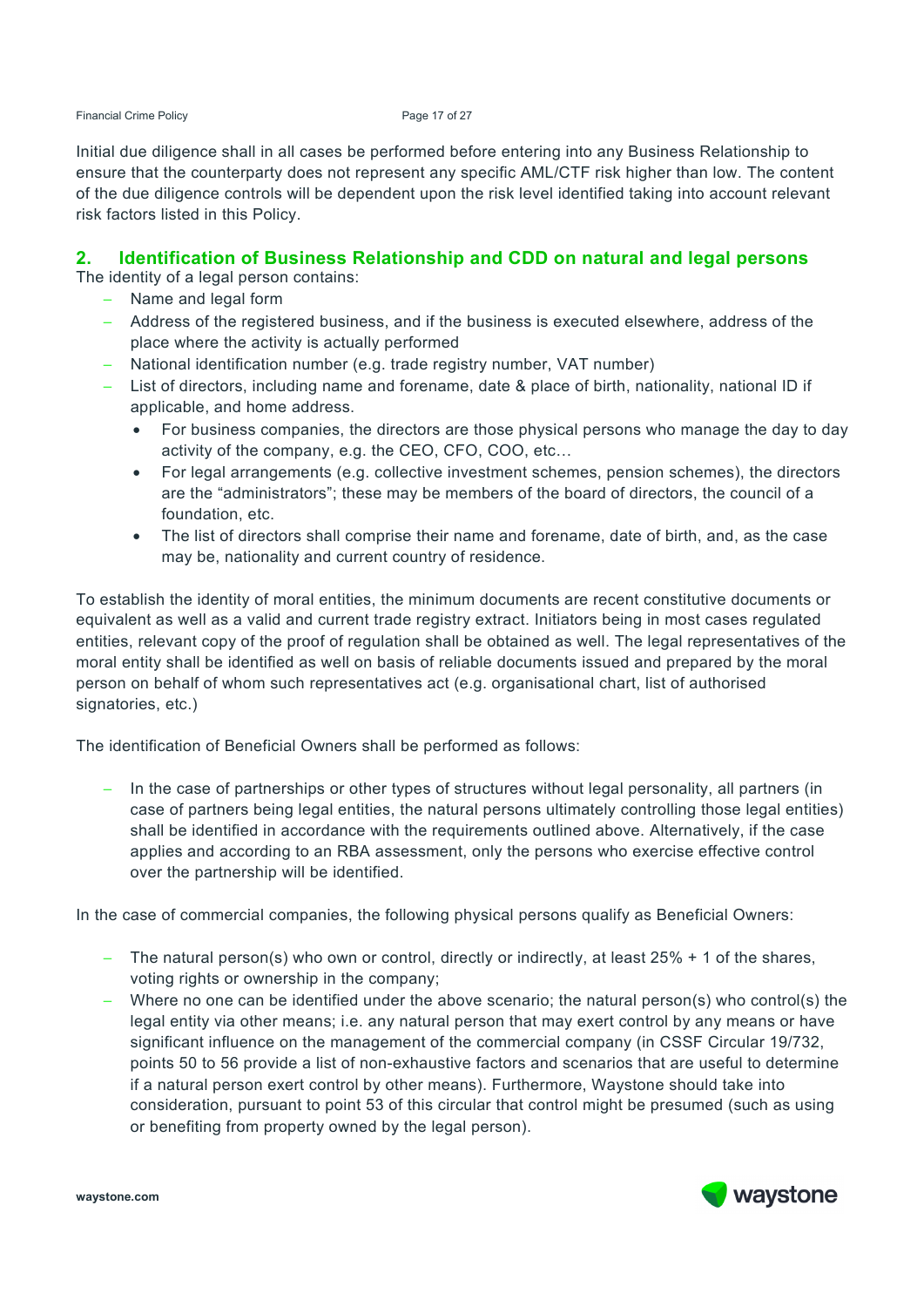If no one has such influence, the person(s) in charge of the day-to-day management of the company.

In the case of legal arrangements, the following physical persons qualify as Beneficial Owners:

- − Those who own or control, directly or indirectly, at least 25% of the assets
- − If no one reaches this threshold, any person that may have significant influence on the management or control of the legal arrangement
- − If no one has such influence, the person(s) in charge of the day-to-day management of the legal arrangement.

For any other case, the RC will provide relevant guidance to determine applicable identification requirements. Pursuant to the 4th AMLD, it shall be noted that in the case of corporate entities, the generally accepted ownership threshold of more than 25% shall from now on merely be construed as an indication, i.e. depending on the circumstances, a natural person holding less (or more) than 25% may have to be considered as Beneficial Owner. Likewise, for trusts and similar arrangements, it is now provided that all participants to the arrangement, being the settlor, the trustee, the protector (if any), the beneficiaries and any such other natural person exercising ultimate control over the trust (by means of direct or indirect ownership or by other means), must be identified. In this specific case, the previously existing threshold of at least 25% for beneficiaries of trusts is no longer applicable.

Likewise, and as the case may be, access to information made available in the country of domicile of a given entity on beneficial ownership aspects (e.g. publicly accessible registers as foreseen by the 4<sup>th</sup> AMLD) may be used for the purpose of identification, it being understood that the verifications to be performed shall not solely rely on the information obtained (i.e. no exclusive reliance upon data contained into said registers).

In the case of trusts, all below listed persons shall be considered as Beneficial Owners:

- − Settlor(s);
- − Trustee(s);
- − Protector(s);
- − If any, the beneficiary(ies) or the class(es) of individuals who benefit from the trust;
- − Any other individual that exercises an effective control over the trust through a direct or indirect ownership or other means.

The identification of the Initiator (if a natural person) and/or the Beneficial Owner shall contain the following:

- − name and forename,
- − date & place of birth,
- − nationality,
- − proof of identity, if applicable (ID card, passport or valid driving licence and bearing a clear picture and the signature of its holder), and
- − personal and professional address

The identity is established based on the legal documentation of the company, public information or any other documentation that is reliable and provides sufficient details to establish the identity of the

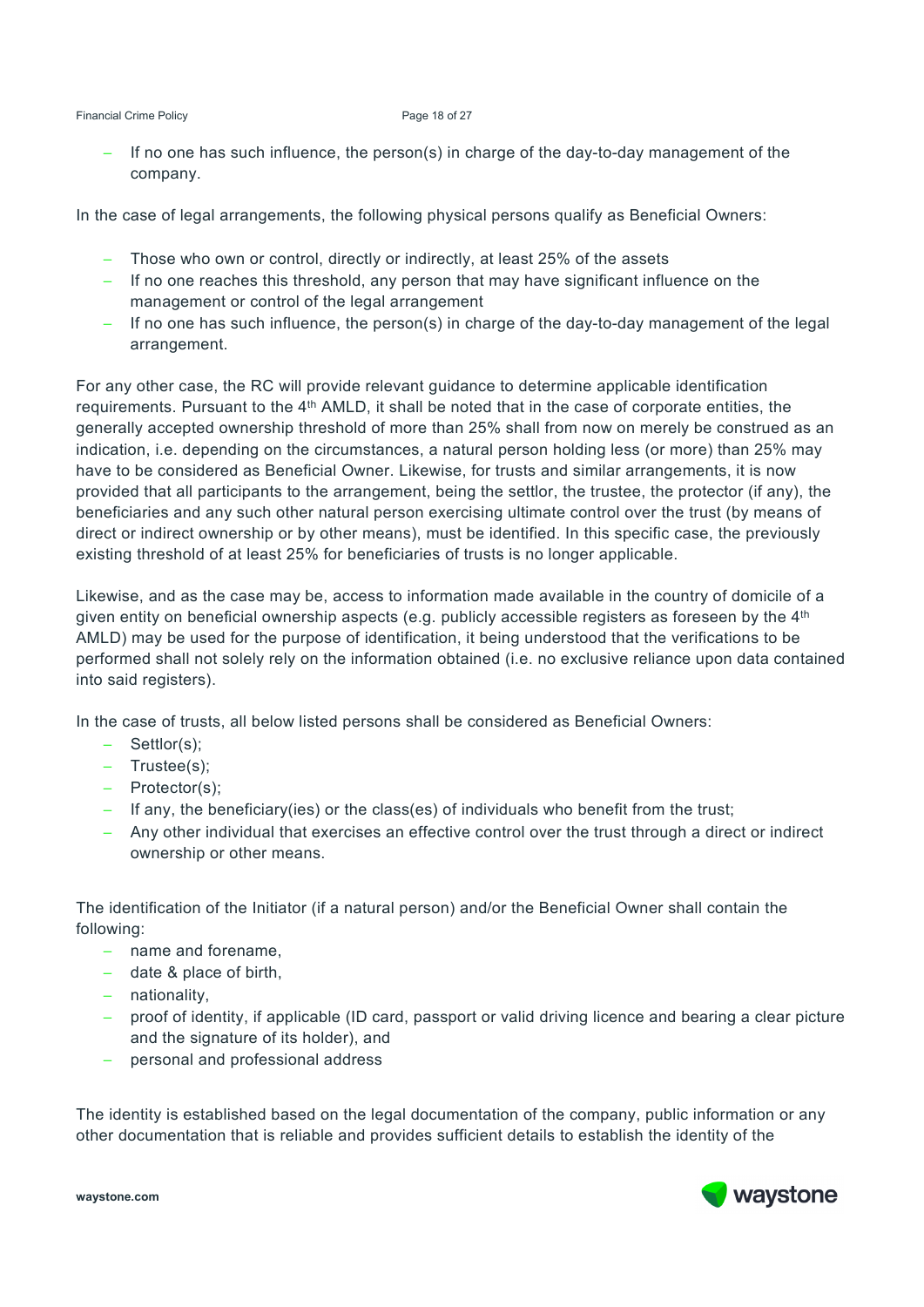#### Financial Crime Policy **Page 19 of 27**

Beneficial Owner. The Initiator is required to inform Waystone on a proactive basis if any change in beneficial ownership takes place. Any relevant change must be included in the RBO extract of the related entity to the extent necessary.

The identity shall be verified using independent sources and the RBA. The verification should leave no doubt about the correctness and completeness of the identity information, the real existence of the persons at the start of the relationship and the validity of the documentation reviewed. The documentation used to establish and verify the identities may contain the following:

- − Identification documents of the Initiator, the legal representatives and, if appropriate, the identification documents of the directors and the beneficial owner(s) (copies of passports, ID cards, driving licences, by-laws/articles of incorporation or equivalent documents, certificate of registration or equivalent documents)
- Evidences of verification of the identification documents
- − Result of sanction and terrorist list checks
- − Results of political exposed persons checks
- − CV of founders/directors/key persons
- − Company history
- − Risk analysis
- − Minutes from the Client Acceptance Committee documenting the acceptance or refusal of the Business Relationship
- − Any correspondence with the Business Relationship to clarify doubts as applicable

#### Waystone approach on risk categorisation

In the following cases, Waystone, subject to a specific risk assessment of the Business Relationship evidencing a low risk of money laundering or financing terrorism, may consider applying SDD:

- − Initiator located in RIN countries, regulated and subject to an effective supervision considered equivalent to CSSF supervision
- − Financial professionals located in RIN countries, regulated and subject to an effective supervision considered equivalent to CSSF supervision
- − Companies whose shares are listed on a recognised exchange in a RIN country for which information is readily accessible (e.g. from the website of such recognised exchange)

The minimum is the complete and satisfactory identification of the Business Relationship, the identity of the Beneficial Owner and its source of wealth and fund, and the purpose of the relationship.

The criteria to assess whether the relationship is low risk:

- − Entity located in RIN country; and
- − Entities whose structures and subsidiaries are clearly identified; and
- − Entity regulated and subject to effective supervision considered equivalent to CSSF supervision for AML/CTF purposes and listed on the website of the regulating body; or
- − Entity whose shares are listed on an "equivalent stock exchange" for which information is readily accessible (e.g. from the website of such recognised exchange).

Initial and ongoing EDD must be carried out in respect of:



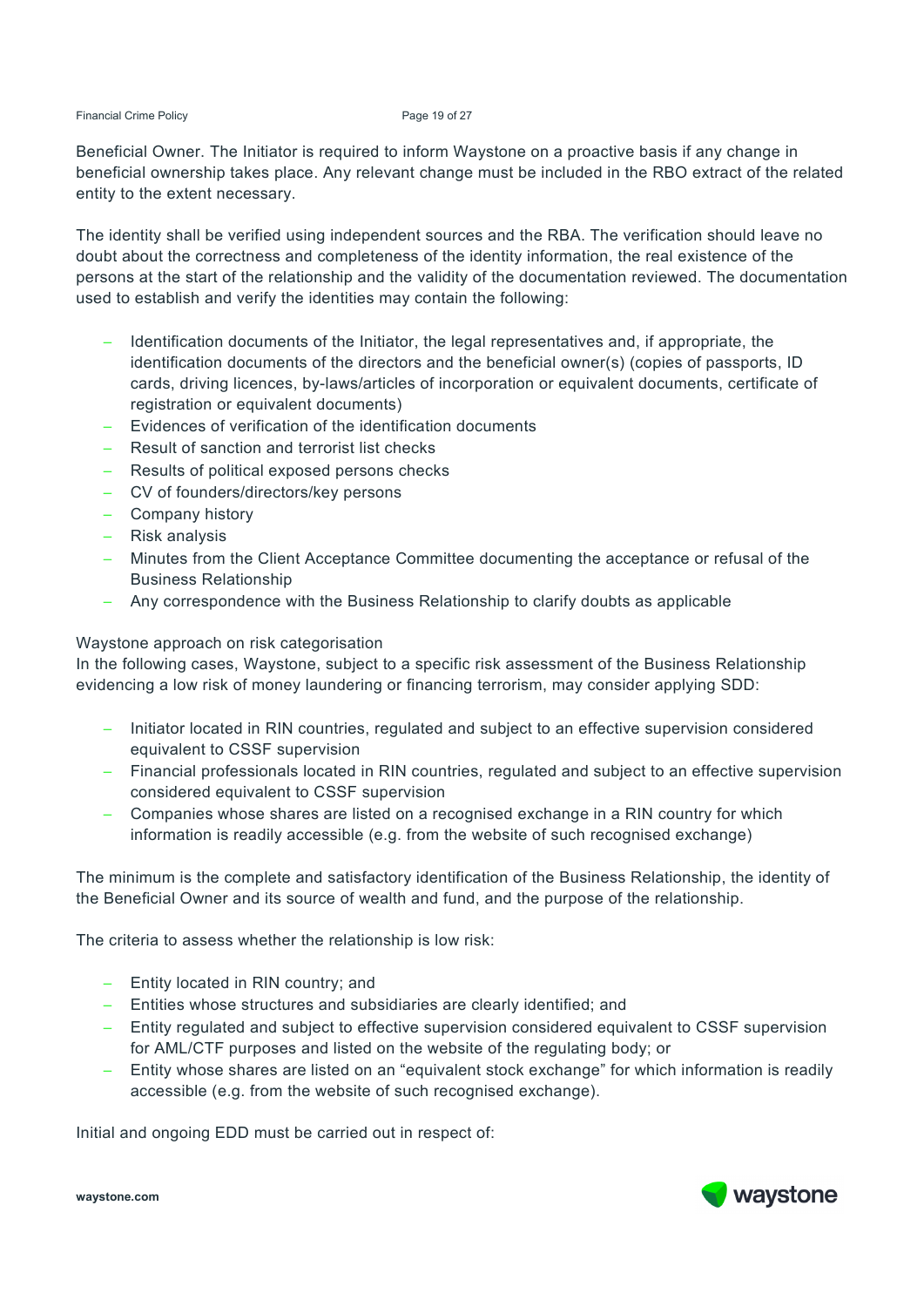- − PEPs,
- − Complex legal constructions,
- − Persons (client, Beneficial Owner, legal representatives) residing in countries, or undertaking transactions with counterparties located in countries identified by FATF as having an insufficient AML/CTF regime,
- − Persons deemed to be terrorists or subject to official sanctions as published on the lists issued by the Luxembourg ministry of finance or OFAC,
- − Those clients who are otherwise classified as high risk,

Enhanced risk means that additional controls should be performed in relation to the factors or indicators of higher risk.

Regarding PEPs, it means that the origin of funds invested must be verified with particular care each time any investment is done. The handling of identified PEPs who are in fact not the Beneficial Owners of a given client (e.g. case of authorised signatories) shall be discussed on a case-by-case basis. Relevant recourse to the approach implemented at Group level may also be sought.

Regarding non-face-to-face relationships, particular care must be applied to ensure that the person entering into a relationship really exists (ID fraud), is still alive, that the identity belongs to the persons who want to enter into the Business Relationship with Waystone (ID theft).

Regarding complex legal transactions, particular care must be applied to the analysis of the construction, the reason for the complexity, the documentation of the links between the entities and persons involved in the construction, the documentation of the ultimate beneficial owners as well as the documentation of those who dispose of the power to make investment decisions and, at last, the documentation of the origin of funds.

Waystone may identify other types of high risk situation. The key must be to always understand and analyse the reasons, which cause a Business Relationship to be high risk and to take appropriate actions to mitigate that risk.

It is fundamental to document any analysis performed and information obtained. All information should be kept together with the due diligence of the Business Relationship, and records shall be kept.

#### **8. Suspicious transaction management**

#### **1. Definition**

As part of its duties in the prevention of financial crime, Waystone must report to the relevant authorities any actual or suspected money laundering and/or terrorism financing activity or transaction. While CSSF is in charge of ensuring compliance with the professional obligations regarding the fight against money laundering and terrorism financing by all the persons subject to its supervision, the FIU is in charge of receiving the suspicious declarations concerning suspicious activities or transactions in the field of money laundering and/or terrorism financing, investigating accordingly with respect to facts reported and disclose them to the relevant national or international authorities when required.

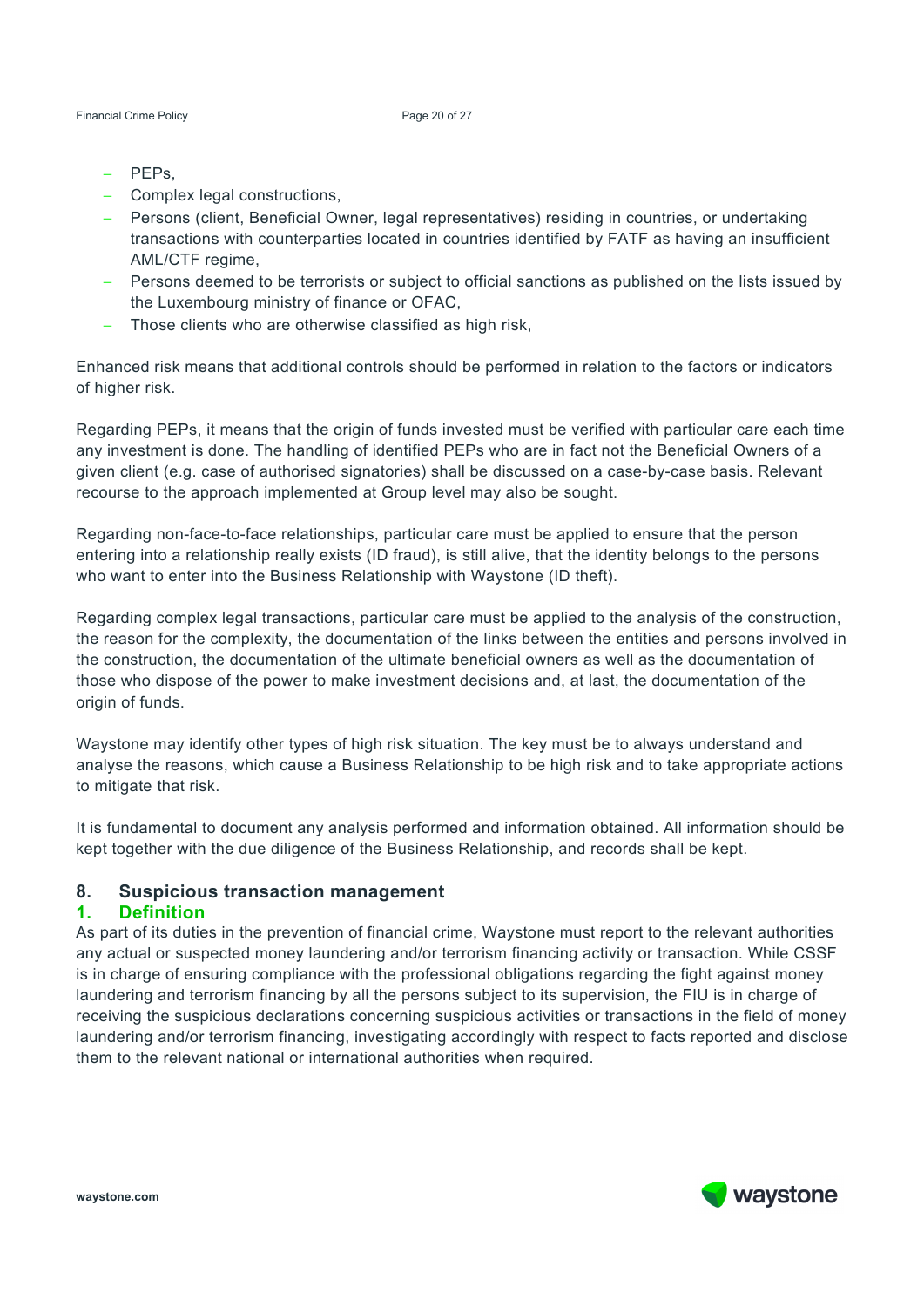#### Financial Crime Policy **Page 21 of 27**

A suspicion requires an element, either a transaction or a fact that triggers suspicion. The suspicion relates to a predicate offence (e.g. corruption, embezzlement, insider trading, tax fraud...) regardless of whether those filing the report can determine the predicate offence.

The obligation to report suspicious transactions is applicable where there are reasonable grounds to suspect that a Business Relationship is linked or related to, or to be used for laundering and/or terrorism, terrorist acts, by terrorist associations, organisations or groups or by those who finance terrorism.

The suspicion may be based on press information or the information provided by a third party, it may be linked to persons involved in a Business Relationship or transactions, or it may be based on transactions.

Doubt is rarely sufficient to justify a suspicion. Waystone employees are obliged to raise any doubts relating to the existence and identity of a Business Relationship and the Beneficial Owners, doubt about the purpose and nature of a relationship, as well as doubts about the origin of funds **before** the Business Relationship is formalised and approved by the Client Acceptance Committee.

If a doubt appears during the Business Relationship, it should be dealt with diligently. In case that such investigation may tip-off the person or entity subject to the doubts, the case shall be treated as a suspicious case and escalated to the RC without delay.

The general principles governing the handling of suspicious transactions or activities are further detailed in the relevant FIU circulars

#### **2. Handling of suspicious activity or suspicious transaction cases**

As soon as an employee raises a suspicion, he or she shall inform the RC without delay. The RC shall validate the suspicion without delay, ensuring that the data received is correct and the suspicion based on documented facts.

The RC should inform the RR and the Board about the suspicious transaction prior to reporting it. But it is the RC's sole decision whether to report or not. The RC shall nominate a replacement to ensure that in case of absence, no delay occurs in the treatment of suspicions and that the CRF has always a point of contact. Other members of the ManCo's compliance team may assist in that respect.

None of the Waystone employees are authorised to inform the persons subject of the suspicious transaction report unless the CRF provides the authorisation to do so.

The RC shall define trigger events and unusual transaction reports with each service provider in order to be made aware about unusual transactions and review them. The RC should inform the RR and the Board about the suspicious transaction prior to reporting it. But it is the RC's sole decision whether to report or not.

Waystone is fully cooperating with the Luxembourg authorities responsible for combating money laundering and terrorism financing. The RC has been duly registered on the GoAML platform maintained by the CRF on behalf of Waystone for online reporting and follow up purposes.

Further information on the fight against money laundering and suspicious transaction reporting can be found on the website of the CRF.

**waystone.com** 

waystone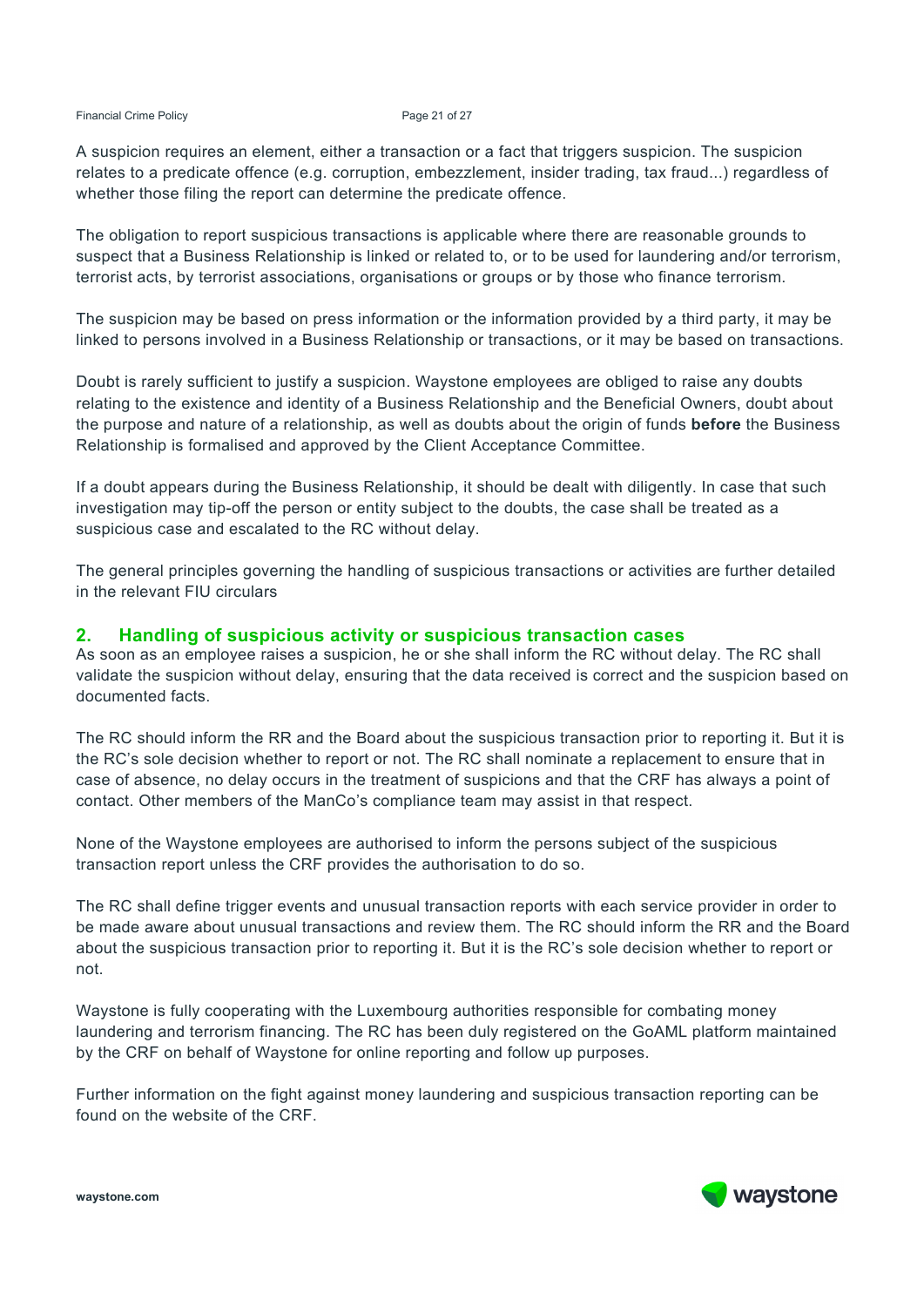Financial Crime Policy **Page 22 of 27** 

With respect to the suspicious transactions to be detected by the stakeholders of a given Business Relationship, for which the RC may not be immediately informed, a specific request to the board of directors of the relevant entity or to the appropriate contact person to obtain a general statement from them it will keep the RC informed about suspicious transactions may be formulated on a case-by-case basis.

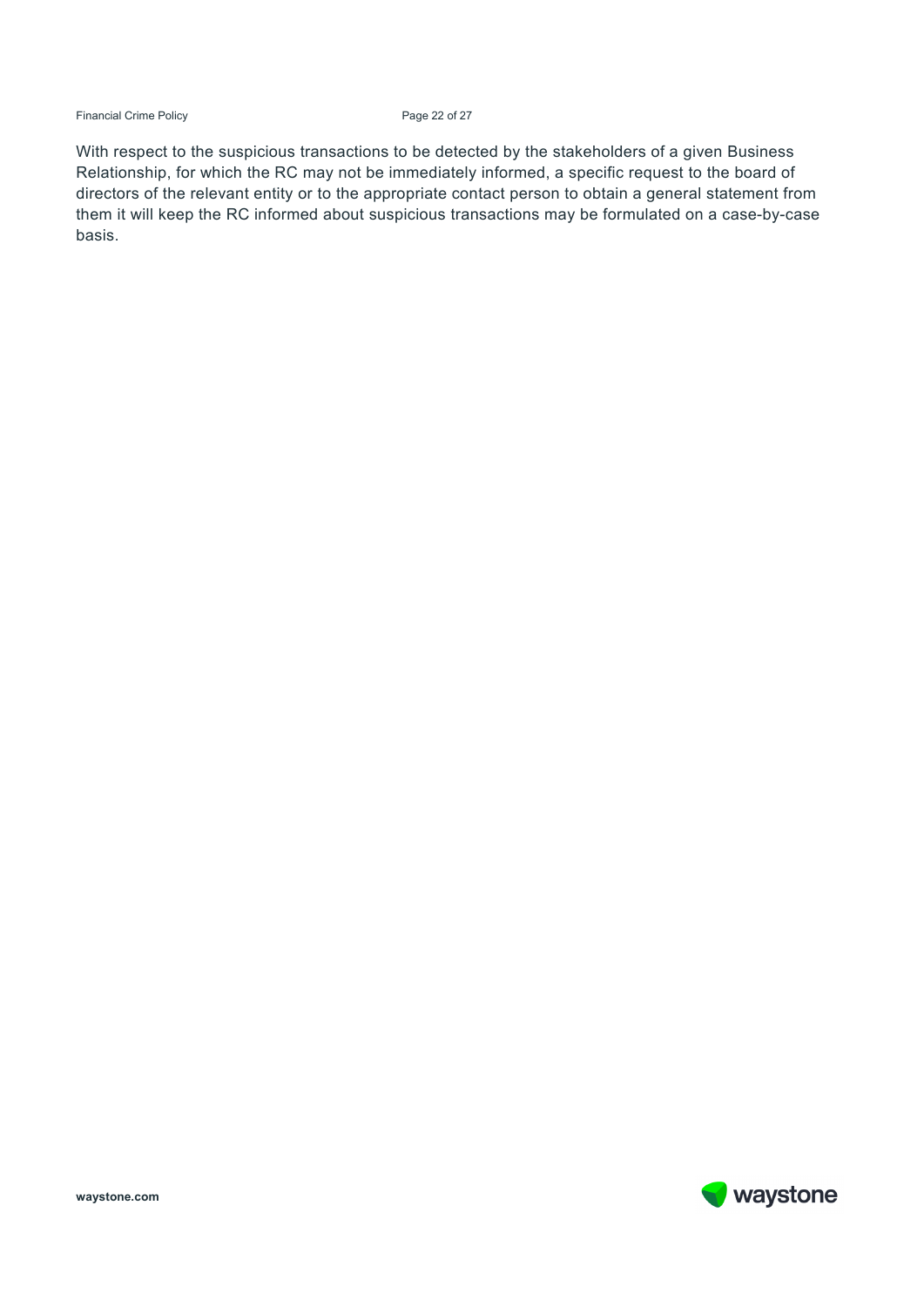# **9. Regulatory compliance aspects**

### **1. Compliance framework reminder**

This Policy shall be read in conjunction with applicable existing policies, procedures and guidelines available to all staff of Waystone, of the ManCo and of the Group to the relevant extent.

Any query relating to this Policy or financial crime shall be raised directly to the RR or the RC.

### **2. Training**

Knowledge is essential to the implementation of this Policy. All staff members of Waystone and of the Board will participate in a yearly AML training held by the Compliance Function of Waystone or by the Compliance Function of another entity of the Group, highlighting for each relevant team and business line the core financial crime concepts and aspects to take into account from an RBA perspective. In addition, any new staff member shall receive appropriate training on this Policy and its core principles within a reasonable timeframe upon arrival.

### **3. Data protection**

The processing of personal data obtained within the AML/CTF/KYC and due diligence framework, may only be processed for the purposes detailed in this Policy and its supporting procedures.

The processing of personal data according to the Law of 2004 is considered as a public interest issue in accordance with the applicable laws and regulations relating to data protection (including but not limited to the so-called General Data Protection Regulation).

In order to provide the data subjects with all the relevant information on their rights, processing of personal data and other important information, Waystone relies on a dedicated privacy notice publicly available on its website at https://www.waystone.com/waystone-policies/.

### **4. Recruitment aspects**

To the relevant applicable extent, Waystone shall, as part of its recruitment procedures, ensure that the staff fulfils the criteria of adequate professional standing and experience according to the risk of money laundering and terrorism financing as required by article 45 of the RCSSF (e.g. an extract of criminal register may be requested).

### **5. Record keeping**

Waystone is subject to compliance with specific record keeping obligations in the field of money laundering or terrorism financing in order to enable the Luxembourg authorities to investigate. The below shall be read in conjunction with the provisions of the record keeping policy approved by the ManCo, or any superseding policy to be adopted by Waystone directly.

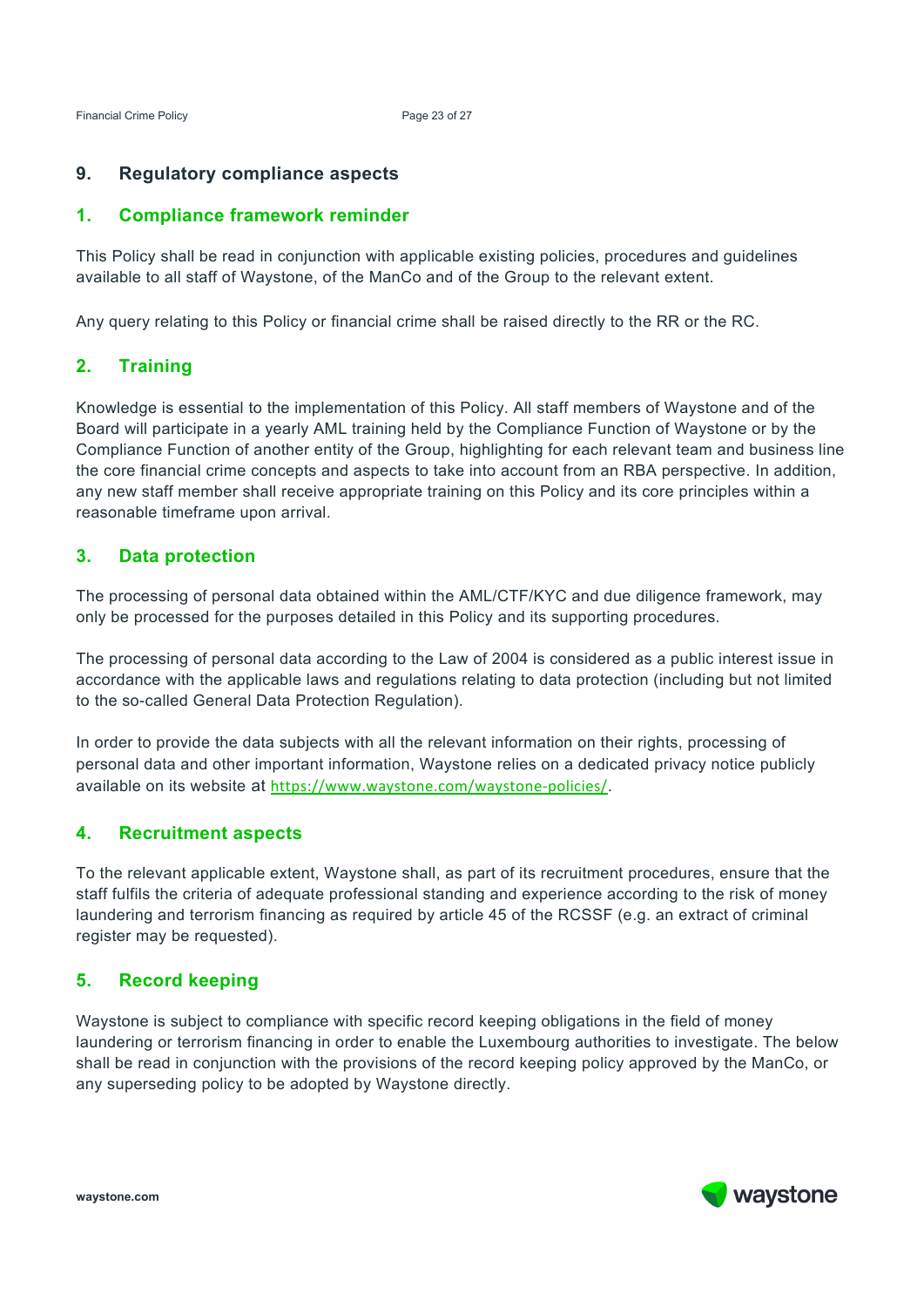Financial Crime Policy **Page 24 of 27** 

With respect to CDD, a copy of the documents and information which are necessary to comply with the applicable due diligence requirements shall be kept for a period of five years after the end of the relationship with the relevant customer.

According to article 3 (6) of the Law of 2004, Waystone could keep such data for an additional period of five years if this is needed to ensure the efficient application of internal measures to detect and prevent money laundering and terrorism financing activities.

Upon expiry of the retention periods referred above, data shall be deleted.

#### **10. Policy owner and ongoing review**

The RC has been formally appointed as the owner of this Policy. Any amendments to this Policy may be made by the RC, and reviewed by the conducting officers of Waystone as well as any relevant stakeholder prior to being submitted the Board for approval.

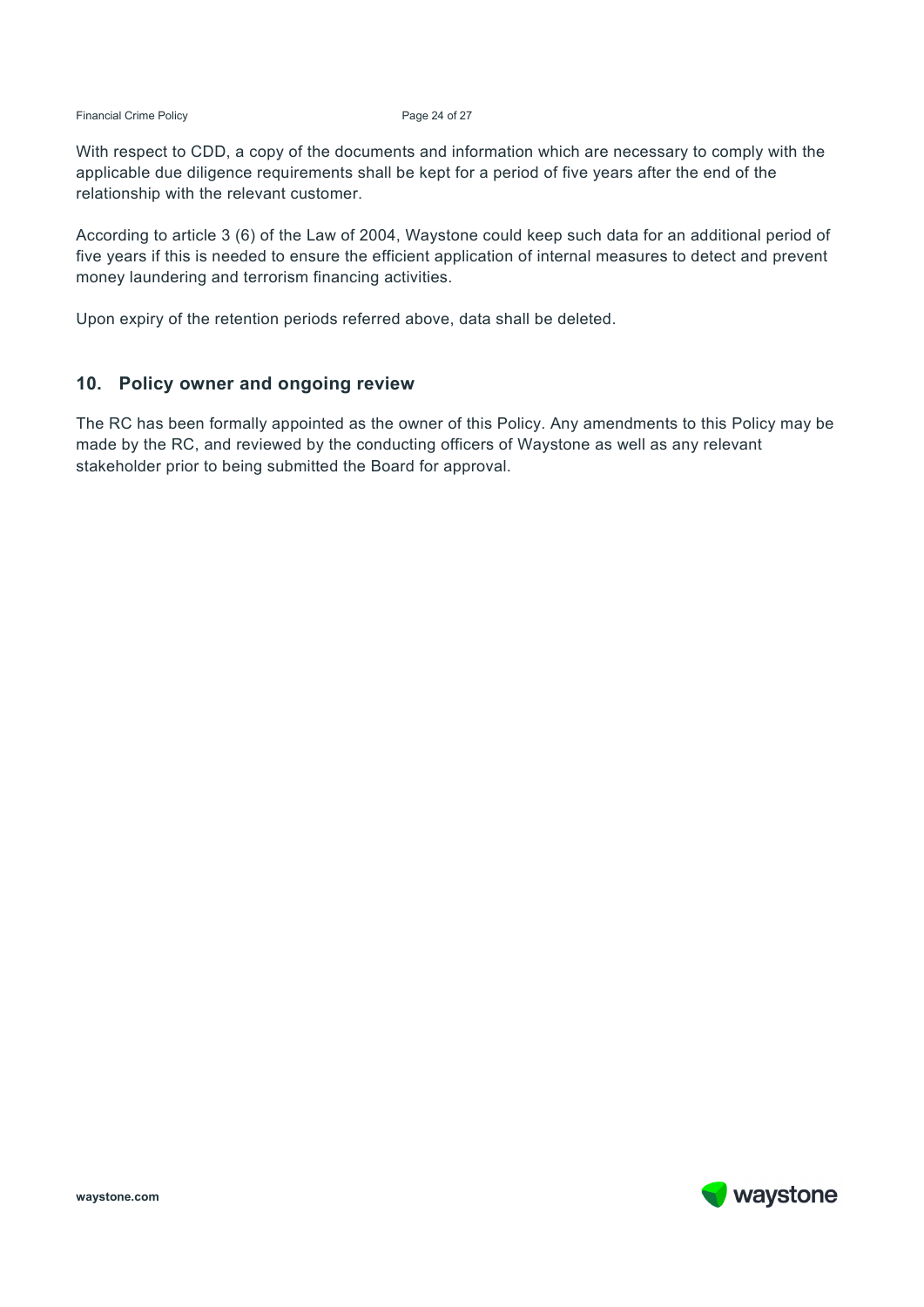#### Financial Crime Policy **Page 25 of 27**

#### **Appendix A Risk Assessment of money laundering**

Money laundering requires the existence of illicit funds, i.e. funds relating to primary offences. Waystone's incoming payments are related to the activities it performs.

Hence the risk of money laundering stems from the Initiators as they might invest the proceeds of potentially illicit funds/activities, and the management of the risks depends on the effectiveness of the Policy, procedures and controls implemented and executed by the other stakeholders of a given client.

Before Waystone accepts the Business Relationship, it performs a risk assessment to detect money laundering threats and vulnerabilities at the relevant level relating to the counterparty, including but not limited to:

- − the Initiator and its legal representatives, and/or the UBO of the or a stakeholder of a given entity
- − the entities held by an SPV or trust

See below general guidance relating to the CDD measures which may be performed by Waystone on Initiators and, as the case may be, natural persons:

- − Identification
- − Identification of the Beneficial Owner (in particular for automatic exchange of information for tax purposes)
- − Clarification on whose behalf the person acts (in case of proxy)
- − Purpose and nature of the relationship
- − Origin of wealth and funds and information about expected amounts to be held
- − Determination whether the natural person(s) acting on behalf of the Initiator is a PEP or not
- − Whether the Initiator or the natural person(s) acting on behalf of the Initiator is on a sanction or terrorist list

#### **The Initiator risk assessment**

The money laundering risk linked to the Initiator stems from the fact that:

- − it may set-up a scheme whereby investors would be victims of a fraudulent investment scheme (e.g. Madoff, Alan Stanford, etc.)
- − it may set-up a scheme to allow itself and/or third parties to launder money (i.e. commit or participate to the commission of primary offences).

The minimum risk criteria to assess the Initiator:

Is the Initiator based in a country having a higher AML risk level and/or subject to economic sanctions?

- − Are any of the managing persons, who conduct the daily business, subject to sanctions?
- − Is the Initiator regulated and supervised for AML/CTF purposes by his home regulator?
- − Was the Initiator subject to sanctions or investigations relating to money laundering by its home authority?
- − Professional reputation & bad press

**waystone.com** 

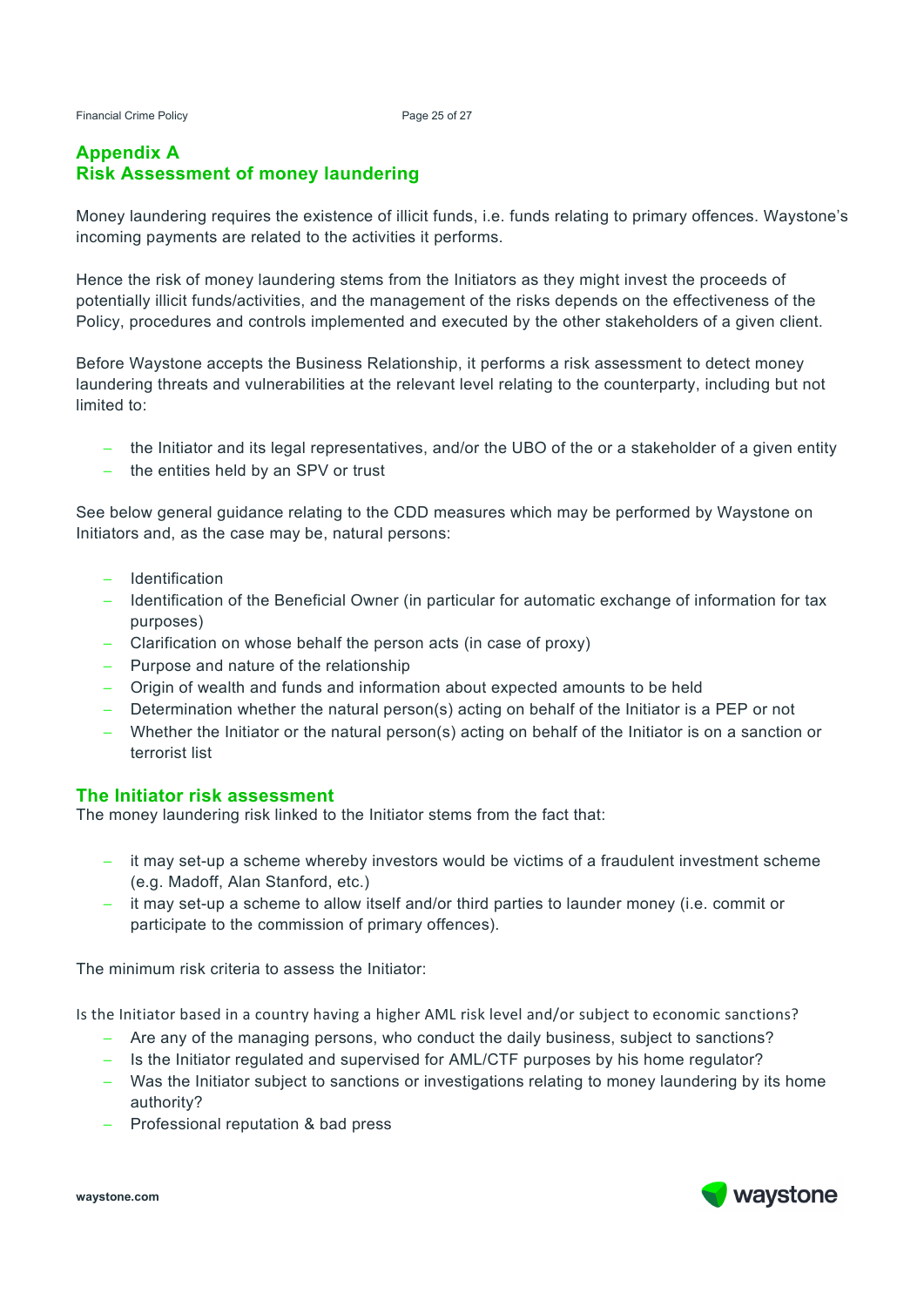Financial Crime Policy **Page 26 of 27** 

- − PEP-check: Does the UBO or the natural person(s) acting on behalf of the Initiator act for and on behalf of a PEP?
- − The ownership and beneficial ownership/control structure of the Initiator (including via shareholding or other means)

### **Entity risk assessment**

The focus of the entity risk assessment is mainly purporting to assess the commitment of the governing body of the entity to prevent money laundering. The money laundering risk linked to the entity may occur if:

- − it facilitates the appointment of stakeholders or attracts investors who will inject funds related to primary offences.
- − it aims at applying low level of AML/CTF to facilitate the investment and divestments of assets relating to primary offences.

The risk assessment is based at least on the following criteria:

- − has the governing body approved an AML/CTF policy and controls?
- − has the governing body appointed an RC (to the extent mandatory), or at the very least designated a contact person for Waystone's RC needs?
- − are any of the governing body members on a sanctions list and/or subject to sanctions from the CSSF for failure to comply with AML/CTF requirements?

This risk assessment shall also consider terrorism financing risks. In practice, the techniques to disguise the financing are similar to the money laundering techniques, although the origin of the funds can be legitimate. Waystone's payments, besides the payment of rent and other general services, which are not subject to AML or CTF obligations, are those to its own shareholders and to its delegated functions. The risk of terrorism financing at the level of Waystone is close to nil and no mitigating actions aside of the relevant CDD measures in place and relating to clients are taken. It shall however be noted that, in case where the scope of domiciliary agency services offered to a given client include the management of bank accounts of the relevant serviced entity, specific vigilance measures on the counterparties to any transaction shall be adopted.